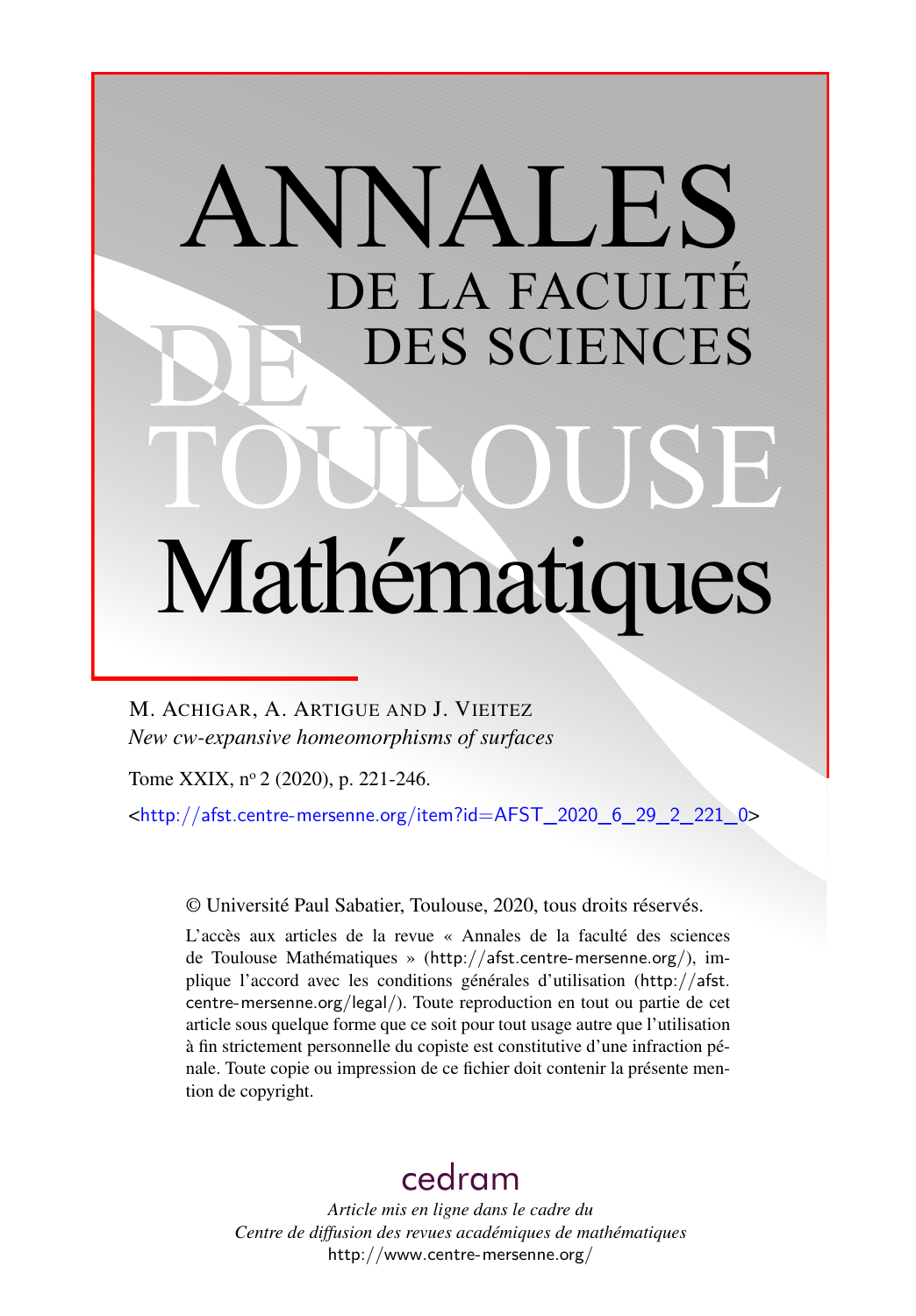### **New cw-expansive homeomorphisms of surfaces** (∗)

M. ACHIGAR  $(1)$ , A. ARTIGUE  $(2)$  AND J. VIEITEZ  $(3)$ 

**ABSTRACT. —** In this article we characterize monotone extensions of cw-expansive homeomorphisms of compact metric spaces. For this purpose we introduce the notion "half cw-expansivity" and we study its natural quotient space, specially in the case of compact surfaces. These results are applied to construct new examples of cwexpansive homeomorphisms of compact surfaces with infinitely many fixed points and empty wandering set. These examples are quotients of topological perturbations of pseudo-Anosov diffeomorphisms. We also show that there is a cw-expansive homeomorphism with the shadowing property of the 2-sphere.

**RÉSUMÉ. —** Dans ce travail on caractérise les extensions monotones d'homéomorphismes cw-expansifs d'espaces métriques compacts. Pour faire cela, on introduit la notion de "demi cw-expansivité" et on étudie son espace quotient naturel, notament dans le cas de surfaces compactes. On utilise ses résultats pour construire des exemples nouveaux d'homomémorphismes cw-expansifs avec un nombre infini de points fixes et dont l'ensemble errant est vide, dans le cadre des surfaces. Ces exemples sont des quotients de perturbations topologiques de pseudo-Anosov diffeomorphismes. Nous montrons également qu'il existe un homéomorphisme cw-expansif du 2-sphère avec la propriété shadowing.

#### **1. Introduction**

In the theory of Dynamical Systems some topological properties play a key role. Most of them are shared by hyperbolic systems as for instance expansivity, specification and shadowing property. With respect to expansivity,

<sup>(\*)</sup> Reçu le 11 septembre 2017, accepté le 6 mars 2018.

<sup>(1)</sup> Departamento de Matemática y Estadística del Litoral Universidad de la República Gral. Rivera 1350, Salto (Uruguay) — [machigar@unorte.edu.uy](mailto:machigar@unorte.edu.uy)

<sup>(2)</sup> Departamento de Matemática y Estadística del Litoral Universidad de la República Gral. Rivera 1350, Salto (Uruguay) — [artigue@unorte.edu.uy](mailto:artigue@unorte.edu.uy)

<sup>(3)</sup> Departamento de Matemática y Estadística del Litoral Universidad de la República Gral. Rivera 1350, Salto (Uruguay) — [jvieitez@unorte.edu.uy](mailto:jvieitez@unorte.edu.uy)

The authors are partially supported by Grupo de Investigación "Sistemas Dinámicos" CSIC (Universidad de la República), SNI-ANII and PEDECIBA, Uruguay.

Article proposé par Marie-Claude Arnaud.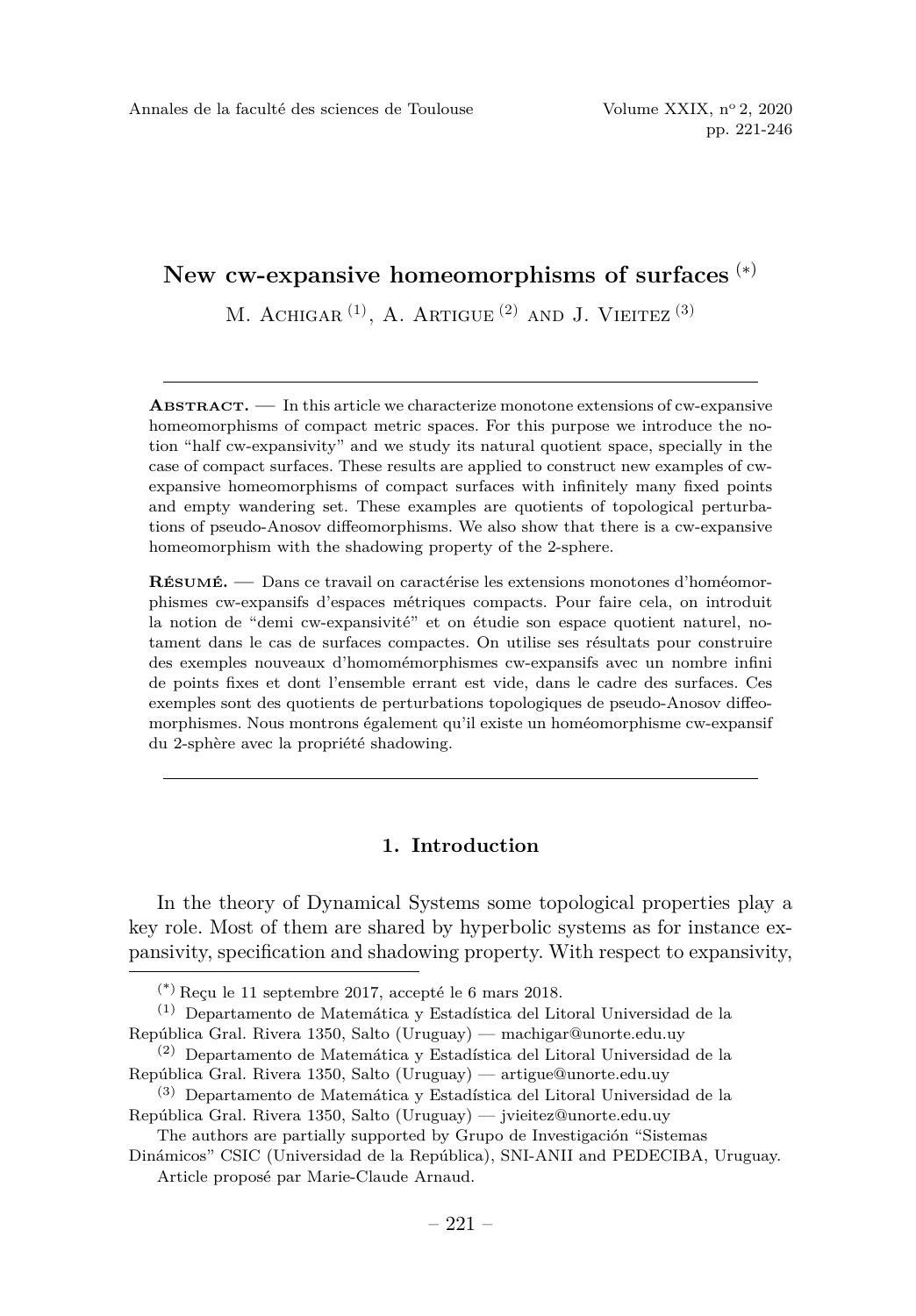several generalizations have been proposed as for instance *N*-expansivity [\[19\]](#page-25-0)  $(N \geq 1)$ , measure-expansivity [\[20\]](#page-26-0), countable-expansivity [\[5\]](#page-25-1), hyper-expansivity [\[1\]](#page-25-2), *h*-expansivity (entropy expansivity) [\[7\]](#page-25-3) and cw-expansivity (continuum-wise expansivity) [\[13\]](#page-25-4). There is a diagram relating the classes of expansivity considered.



As we can observe, the most general properties in the diagram are cw-expansivity and *h*-expansivity. The relation between *h*-expansivity and cw expansivity is not direct. Indeed, isometries are *h*-expansive and not cw-expansive, and a pseudo-Anosov map of the 2-sphere (see [\[23\]](#page-26-1)) is cwexpansive but not entropy expansive (although it is asymptotically entropy expansive). But under generic conditions in the  $C^1$  setting and  $C^1$ -far from homoclinic tangencies we have that measure-expansivity, with a measure absolutely continuous with respect to Lebesgue measure, and *h*-expansivity both hold [\[10,](#page-25-5) [24\]](#page-26-2). In this paper we address the study of cw-expansivity defined on compact metric spaces that, as we have said above, is a property shared for several dynamical systems exhibiting chaotic behavior. For instance, Anosov diffeomorphisms, pseudo-Anosov diffeomorphisms, pseudo-Anosov maps with 1-prongs of the sphere S <sup>2</sup> and expansive homeomorphisms all are cw-expansive.

Among the results of this article we exhibit a new class of examples of cwexpansive homeomorphisms with infinitely many fixed points and without wandering points, we show that a generalized pseudo-Anosov map of  $\mathbb{S}^2$  has the shadowing property and we generalize the notion of cw-expansivity in a way that allows us to obtain an open property in the  $C^0$ -topology. We call this generalization *half cw-expansivity*.

Let us introduce some definitions to explain the results of this paper. Let  $f: M \to M$  be a homeomorphism of a metric space  $(M, dist)$ . We say that  $C \subseteq M$  is a *continuum* if it is compact and connected. Following Kato [\[13\]](#page-25-4), *f* is said to be  $cw$ -expansive (continuum-wise expansive) if there is  $\xi > 0$  such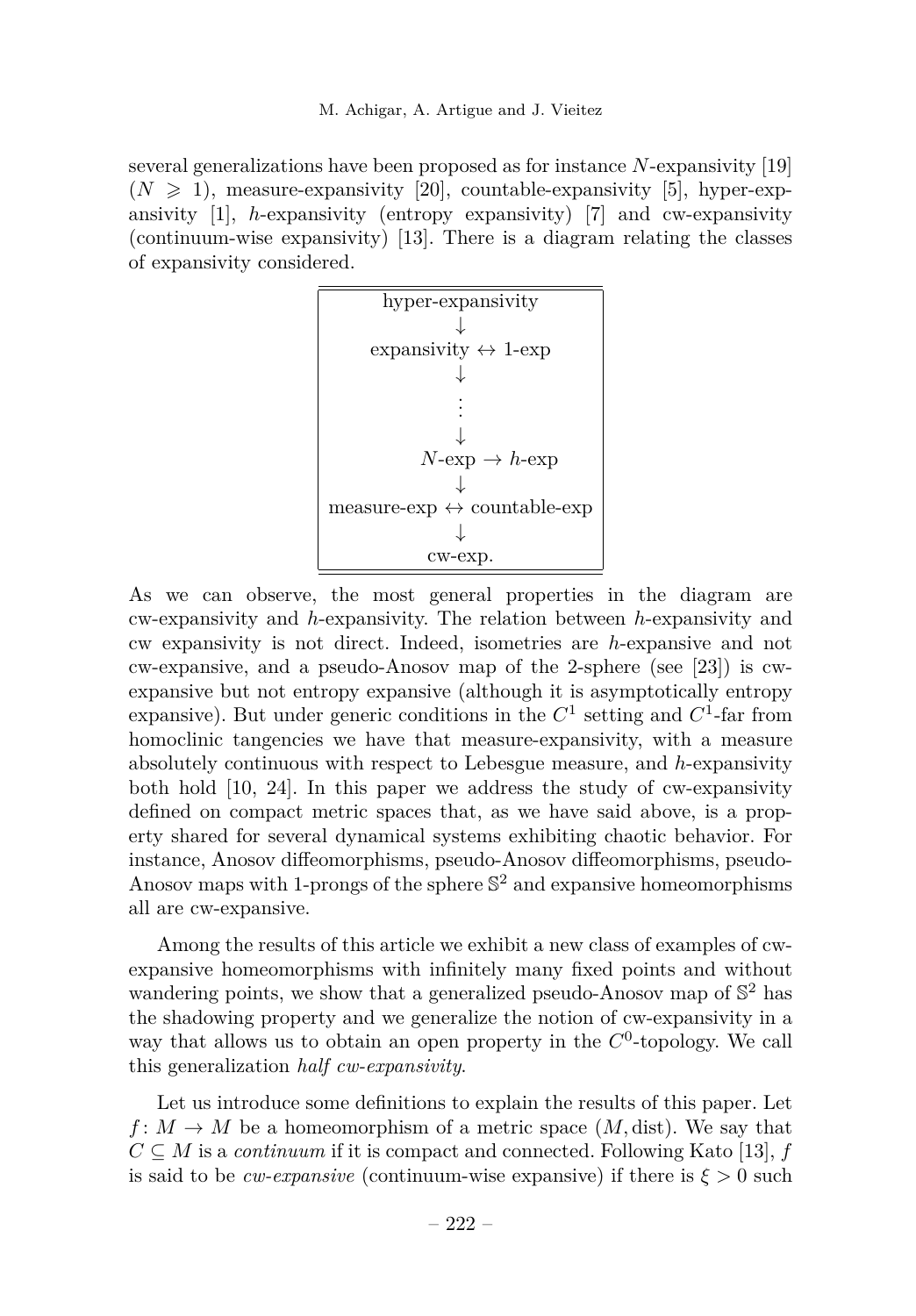that if  $C \subseteq M$  is a continuum and diam  $f^{n}(C) \leq \xi$  for all  $n \in \mathbb{Z}$  then *C* is a singleton. In this case we say that  $\xi$  is a *cw-expansivity constant*. We recall that *f* is *expansive* if there is  $\xi > 0$  such that  $dist(f^{n}(x), f^{n}(y)) \leq \xi$  for all  $n \in \mathbb{Z}$  implies  $x = y$ . It is remarkable that on compact surfaces expansive homeomorphisms are conjugate to pseudo-Anosov diffeomorphisms [\[12,](#page-25-6) [17\]](#page-25-7).

In this paper we consider perturbations of cw-expansive homeomorphisms in the *C* 0 -topology. In [\[16\]](#page-25-8) Lewowicz considered this kind of perturbations for expansive homeomorphisms. He proved that if *f* is sufficiently close to a given expansive homeomorphism of a compact metric space *M*, then there is  $\xi > 0$  with the following property:

if 
$$
dist(f^{n}(x), f^{n}(y)) \leq \xi
$$
 for all  $n \in \mathbb{Z}$  then  $dist(x, y) \leq \xi/2$ .

This property of *f* allowed him to define the equivalence relation on *M*:  $x \sim y$  if dist $(f^n(x), f^n(y)) \leq \xi$  for all  $n \in \mathbb{Z}$ . In [\[16\]](#page-25-8) it is claimed that in this case the quotient space  $\widetilde{M} = M / \sim$  is metrizable and the induced homeomorphism  $\widetilde{f}: \widetilde{M} \to \widetilde{M}$  is expansive. The details of this construction were given in [\[8\]](#page-25-9) by Cerminara and Sambarino.

If  $f$  is a  $C^0$ -perturbation of a cw-expansive homeomorphism then a similar situation arises. In this case *f* satisfies the following condition:

if diam 
$$
f^{n}(C) \leq \xi
$$
 for all  $n \in \mathbb{Z}$  then diam  $C \leq \xi/2$  (1.1)

for every continuum  $C \subseteq M$ . In [\[11\]](#page-25-10) the techniques of [\[8\]](#page-25-9) were applied to this case, proving that the corresponding quotient is cw-expansive.

In the present paper we will consider this property, independently of any perturbation of a cw-expansive homeomorphism. To this end we introduce the concept of half cw-expansivity. For a metric space  $(M, dist)$ , a homeomorphism  $f: M \to M$  and  $\xi > 0$ , a subset  $C \subseteq M$  is called  $\xi$ -stable if diam  $f^{n}(C) \leq \xi$  for all  $n \in \mathbb{Z}$ .

<span id="page-3-0"></span>Definition 1.1. — *Let* (*M,* dist) *be a metric space. A homeomorphism*  $f: M \to M$  *is* half cw-expansive *if there exists*  $\xi > 0$ *, such that every*  $\xi$ -stable *continuum is*  $\xi/2$ *-stable. In this case we say that*  $\xi$  *is a* half cw-expansivity constant *and that*  $f$  *is* half cw-expansive relative to dist and  $\xi$ .

We will prove that half cw-expansivity is an open property in the  $C^0$ topology (see Theorem [2.6\)](#page-7-0). It is easy to show that neither expansive homeomorphisms nor cw-expansive ones are open in the  $C<sup>0</sup>$ -topology, so that the study of half cw-expansive homeomorphisms can be thought as an intent to remedy the lack of this property for expansive and cw-expansive homeomorphisms.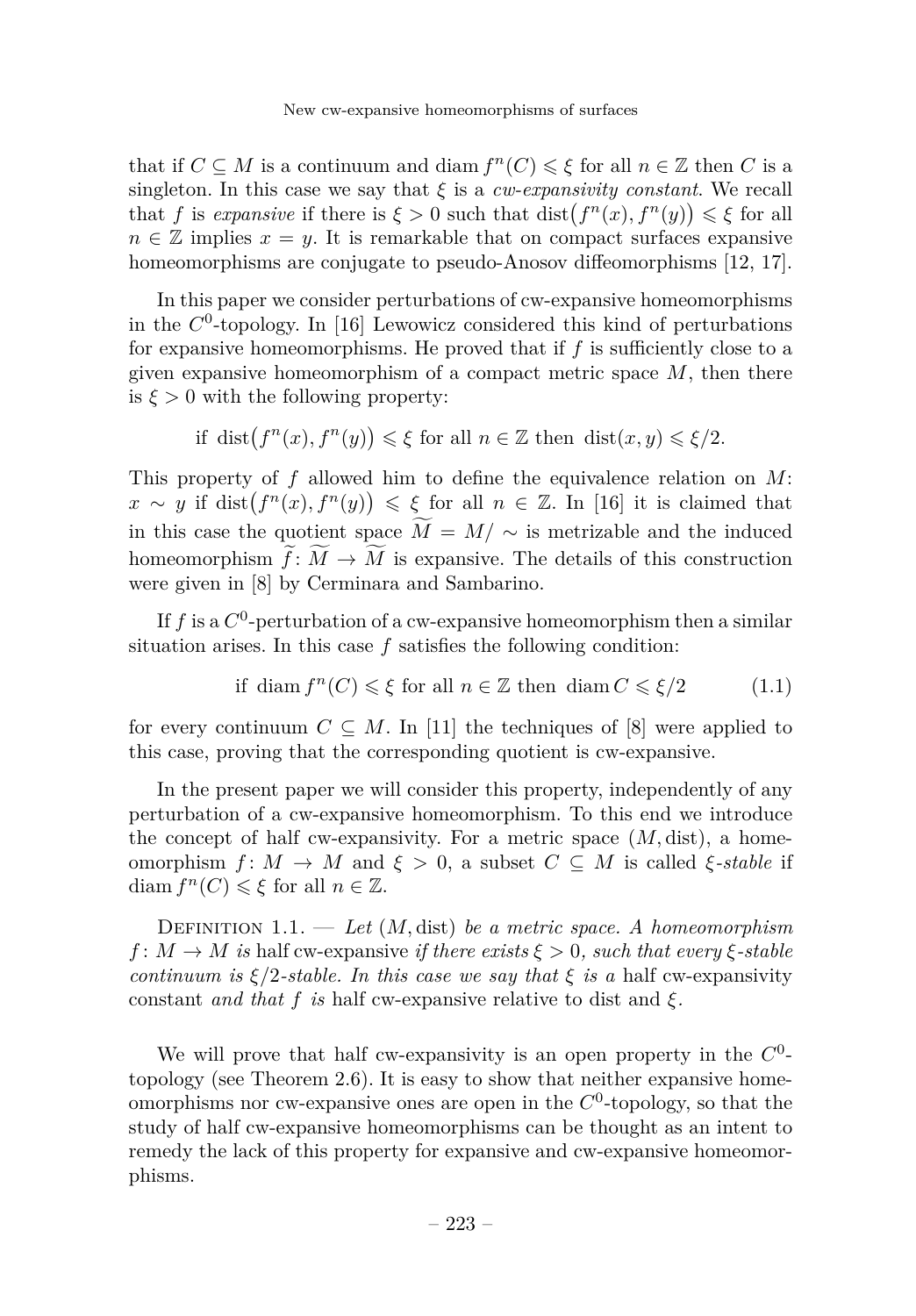<span id="page-4-1"></span>THEOREM A. — The set of half cw-expansive homeomorphisms of a compact metric space is open in the  $C^0$ -topology. Moreover, if  $f: M \to M$  is a *half cw-expansive homeomorphism of a compact metric space with constant ξ then there is a C* 0 *-neighborhood* U *of f such that every g* ∈ U *is half cw-expansive with constant ξ.*

For a half cw-expansive homeomorphism  $f: M \to M$  with constant  $\xi$  it is natural to identify two points of *M* if they lie in a common *ξ*-stable continuum, and indeed this identification defines an equivalence relation on *M*. In Section [2.2](#page-9-0) we characterize monotone extensions of cw-expansive homeomorphisms. That is, we consider commutative diagrams of the form

<span id="page-4-0"></span>
$$
\begin{array}{ccc}\nM & \xrightarrow{f} & M \\
\downarrow{q} & & \downarrow{q} \\
N & \xrightarrow{g} & N\n\end{array} \tag{1.2}
$$

where  $M, N$  are compact metric spaces,  $f, g$  are homeomorphisms,  $g$  is cwexpansive and  $q$  is continuous, onto and monotone (i.e., the preimage set of any point is connected). We show that if *f* is half cw-expansive then the quotient explained above gives a cw-expansive map *g* and a monotone canonical map *q*. Also, we prove the converse, for every monotone extension *f* of a cw-expansive homeomorphism *g* there is a compatible metric in *M* that makes *f* a half cw-expansive homeomorphism.

Next we consider cw-expansivity on compact surfaces. In Section [3](#page-13-0) we show that if *f* is a monotone extension of a cw-expansive homeomorphism *g* as in diagram  $(1.2)$ , the classes (preimages by *q* of singletons) are sufficiently small and  $M$  is a compact surface, then  $N$  is homeomorphic to  $M$ , see Theorem [3.4.](#page-14-0)

<span id="page-4-2"></span>Theorem B. — *If M is a closed surface with a Riemannian metric, then there is*  $\varepsilon_0 > 0$  *such that if*  $f : M \to M$  *is a half cw-expansive homeomorphism with half cw-expansivity constant*  $\xi \leq \varepsilon_0$  *then the quotient space <sup>M</sup>*<sup>f</sup> *is homeomorphic to <sup>M</sup>.*

This result is based on Moore's Theorem on plane decompositions [\[18\]](#page-25-11) in the version of Roberts-Steenrod [\[25\]](#page-26-3) for compact surfaces. For manifolds of arbitrary dimension we show that no equivalence class induced by *q* separates *M*, which implies that the codimension-one Betti number of each class is zero.

In Section [3.2](#page-16-0) we consider some examples on compact surfaces with boundary. Also, we prove that for small enough constant of half cw-expansivity no non-trivial Peano space on  $\mathbb{R}^2$  admits a half cw-expansive homeomorphism. In particular this is valid for the circle  $\mathbb{S}^1$ .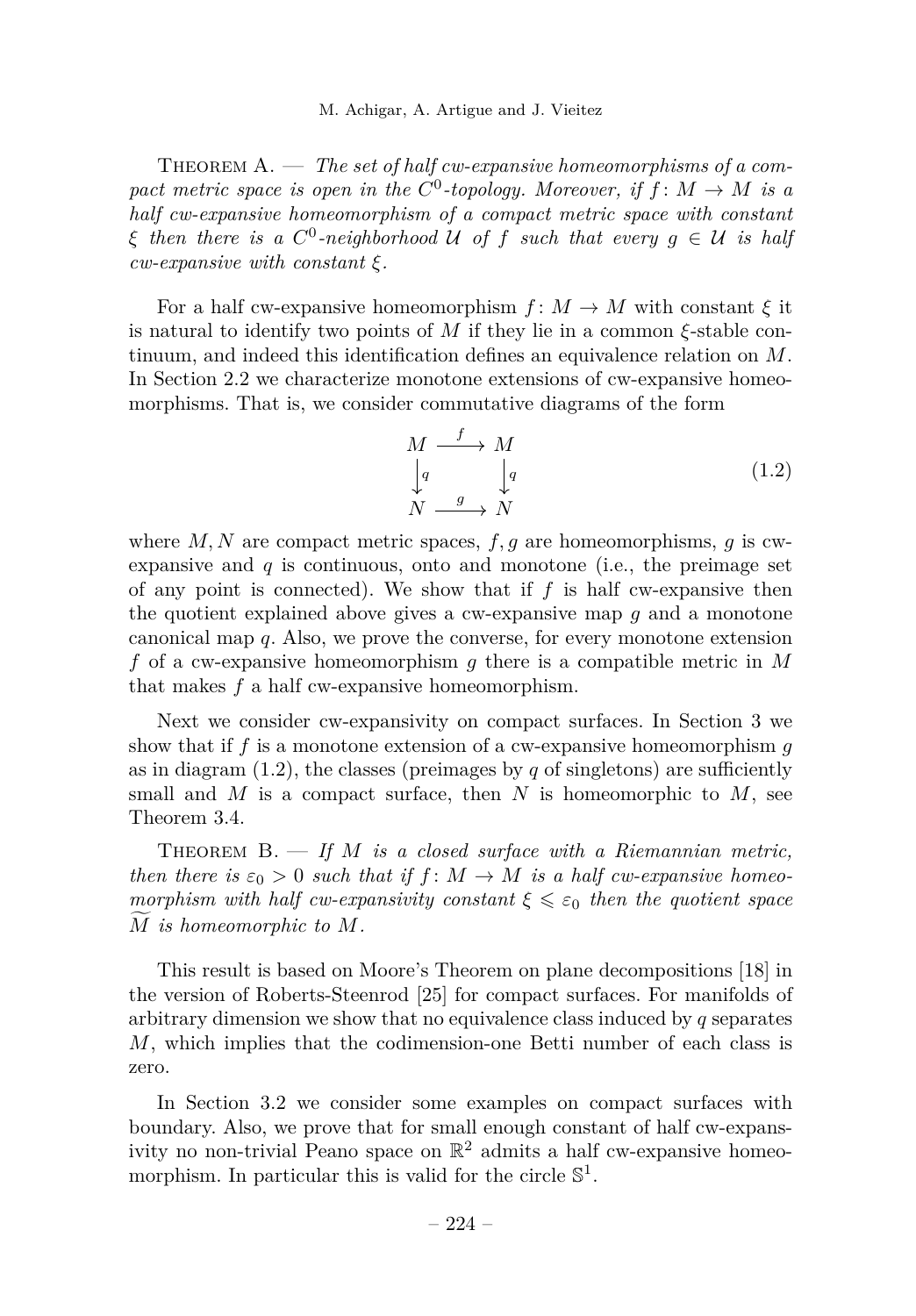New cw-expansive homeomorphisms of surfaces

<span id="page-5-0"></span>THEOREM C. — The circle only admits trivial half cw-expansive home*omorphisms. Moreover, if X is a nontrivial Peano space contained in the plane then X only admits trivial half cw-expansive homeomorphisms.*

On compact surfaces there are cw-expansive homeomorphisms that are not expansive. Some of them are *m-expansive*. We recall that for  $m \geq 1$  a homeomorphism *f* is *m*-*expansive* [\[19\]](#page-25-0) if there is  $\xi > 0$  such that if  $A \subseteq M$ and diam  $f^{n}(A) \leq \xi$  for all  $n \in \mathbb{Z}$  then *A* has at most *m* points. In [\[6\]](#page-25-12) it is shown that the genus two surface admits a 2-expansive homeomorphism that is not expansive. In [\[4\]](#page-25-13) it is shown that a pseudo-Anosov map with 1 prong singularities of the 2-sphere is cw-expansive but not *m*-expansive for any  $m \geq 1$ . In [\[3\]](#page-25-14) the example of [\[6\]](#page-25-12) is generalized and it is proved that there are  $C^r$ -robustly,  $r \geq 2$ , *m*-expansive diffeomorphisms that are not Anosov diffeomorphisms. In [\[2\]](#page-25-15) another variation is considered to prove that a local stable set may be connected but not locally connected, for a cw-expansive homeomorphism of a surface.

All the examples mentioned in the previous paragraph have a finite number of fixed points. In Section [4](#page-18-0) new examples of cw-expansive homeomorphisms are built. These examples, defined on the torus  $\mathbb{T}^2$ , have the particular feature that have infinitely many fixed points and moreover their non-wandering set is the whole manifold.

<span id="page-5-1"></span>Theorem D. — *There exist cw-expansive homeomorphisms on tori that has infinitely many fixed points and empty wandering set.*

In particular these homeomorphisms are not *m*-expansive for any  $m \geq 1$ . We recall that  $x \in M$  is *wandering* for  $f: M \to M$  if there is an open set *U* such that  $U \cap f^{n}(U) = \emptyset$  for all  $n \neq 0$ . For the construction of such examples we start with an Anosov diffeomorphism on the 2-torus. Then we perform a suitable *C* 0 -perturbation to obtain infinitely many fixed points. Finally, we consider a quotient that gives a cw-expansive homeomorphism, which we already know that is defined on a 2-torus again. The hard part, for our purposes, is to perform the perturbation in such a way that:  $(1)$ it adds no wandering point and (2) the (infinitely many) fixed points are not identified in the quotient, that is, there must be no continuum with small iterates containing any pair of the fixed points. We will consider area preserving perturbations to ensure (1).

We finish in Section [5](#page-22-0) showing that there is a cw-expansive homeomorphism that is not hyperbolic and has the shadowing property. Indeed, we show a pseudo-Anosov homeomorphism with spines of  $\mathbb{S}^2$  that has this property (see Theorem [5.5\)](#page-24-0).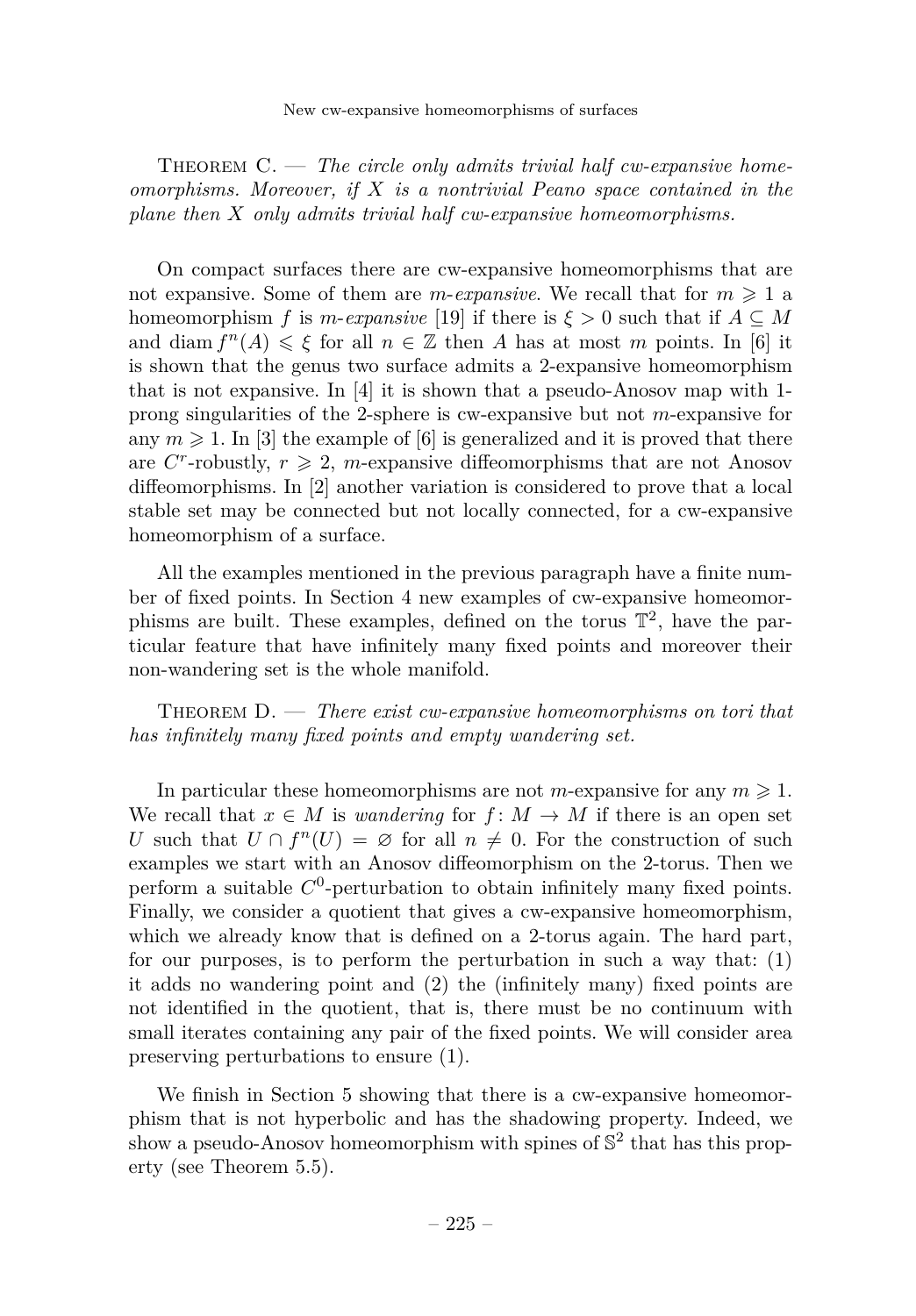<span id="page-6-0"></span>THEOREM E.  $-$  *There exists a pseudo-Anosov homeomorphisms of*  $\mathbb{S}^2$ *that is cw-expansive and has the shadowing property.*

For this proof we consider a homeomorphism  $g: \mathbb{S}^2 \to \mathbb{S}^2$  that is an *antipodal quotient* of an Anosov automorphism of  $\mathbb{T}^2$  (see Section [5\)](#page-22-0). It is well known that  $q$  is not expansive. Then, in light of Theorem [E,](#page-6-0) we see that [\[15,](#page-25-16) Corollary 2.4] may not be correct.<sup>(1)</sup> A direct proof of the nonexpansivity of  $q$  can be found in [\[26,](#page-26-4) Example 1, p. 140]. Moreover, in [\[4,](#page-25-13) Proposition 2.2.2] it is shown that for all  $\varepsilon > 0$  there is a Cantor set  $K \subseteq \mathbb{S}^2$ such that diam  $g^{n}(K) \leq \varepsilon$  for all  $n \in \mathbb{Z}$ . Nevertheless, the most powerful argument to prove that  $g$  is not expansive comes from [\[12,](#page-25-6) [17\]](#page-25-7): the 2-sphere does not admit expansive homeomorphisms.

**Acknowledgements.** We wish to thank the referee for fruitful comments and suggestions on this paper.

#### **2. Extensions of cw-expansive homeomorphisms**

<span id="page-6-2"></span>Let *M* be a topological space. A non-empty, compact and connected subset  $C \subseteq M$  is called *continuum*. A continuum is called *trivial* if it has only one point.

DEFINITION 2.1 (Kato [\[13\]](#page-25-4)). — *A homeomorphism*  $f: M \to M$  *is* cwexpansive *if there exist a compatible metric* dist *on*  $M$  *and*  $\xi > 0$ *, such that every ξ-stable continuum is trivial. Such ξ will be called a* cw-expansivity constant*.*

If U is an open cover of M and  $C \subseteq M$ , we denote  $C \prec U$  to mean that  $C \subseteq U$  for some  $U \in \mathcal{U}$ . We say that  $\mathcal{U}$  is a *cw-expansivity cover for* f if  $C \subseteq M$  is a continuum and  $f^{n}(C) \prec U$  for all  $n \in \mathbb{Z}$  then *C* is trivial.

<span id="page-6-1"></span>Lemma 2.2. — *If M is a compact metrizable topological space and*  $f: M \to M$  *is a homeomorphism then the following conditions are equivalent:*

- (1) *The homeomorphism f is cw-expansive.*
- (2) *There exists a cw-expansivity cover* U *for f.*
- (3) *For every compatible metric* dist *on M there exists a cw-expansivity*  $constant \xi$  *for*  $f$ *.*

The proof of Lemma [2.2](#page-6-1) is direct from the definitions.

 $(1)$  In [\[15,](#page-25-16) Corollary 2.4] it is claimed (among other things) that every cw-expansive homeomorphism with the shadowing property on a compact manifold is expansive.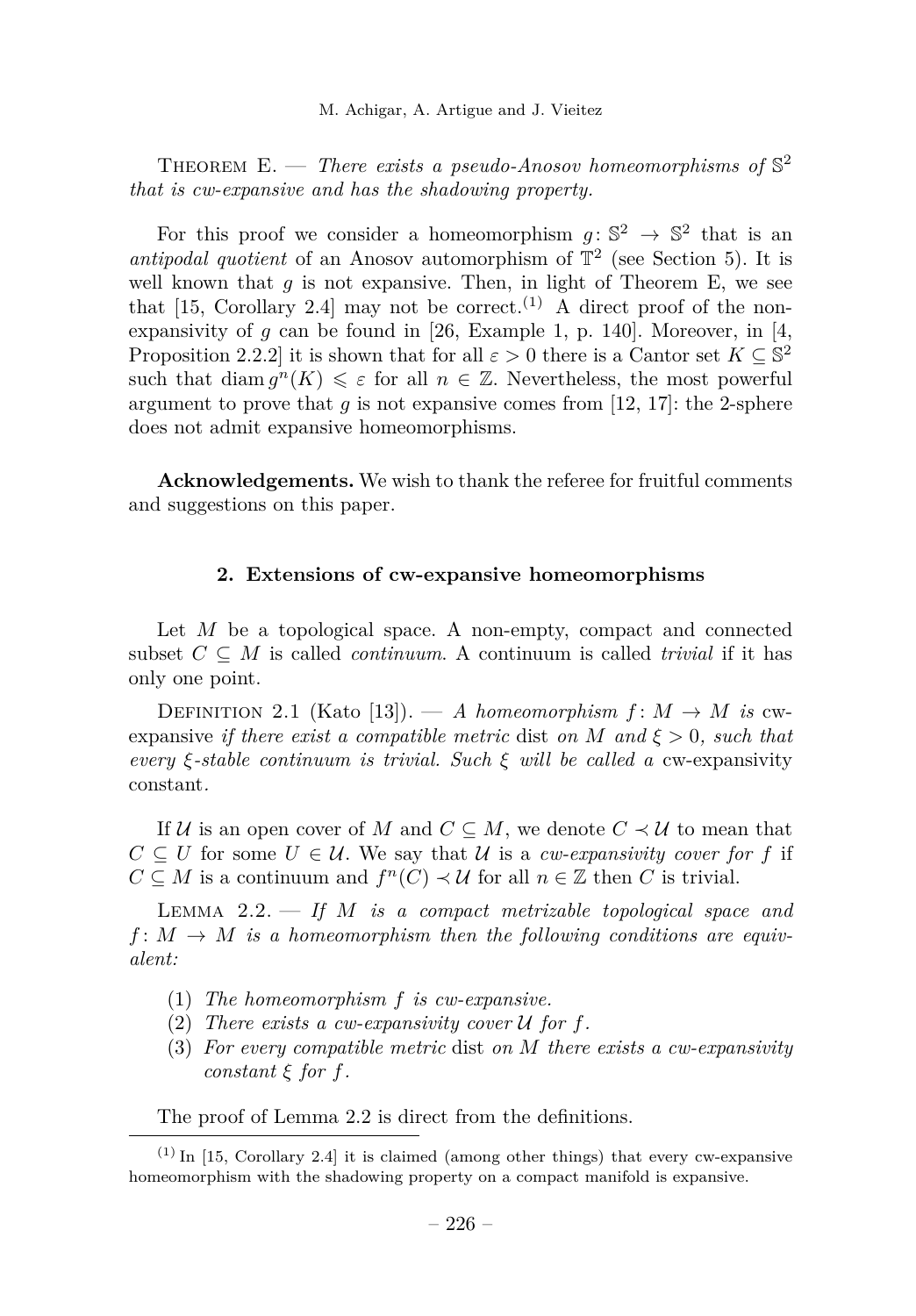New cw-expansive homeomorphisms of surfaces

#### **2.1. Half cw-expansivity**

Recall Definition [1.1](#page-3-0) of half cw-expansivity.

*Remark 2.3. —* An equivalent condition for half cw-expansivity is that for some *ξ >* 0 every *ξ*-stable continuum has diameter less or equal than *ξ/*2.

<span id="page-7-2"></span>*Remark 2.4. —* Notice that every homeomorphism of *M* is half cw-expansive if  $\xi \geq 2 \text{diam } M$ . In this case we say that  $\xi$  is a *trivial half cwexpansivity constant*. Naturally, the case of interest is for small half cwexpansivity constants.

The next example shows that the existence of a non-trivial half cwexpansivity constant depends on the compatible metric. In Section [3.2](#page-16-0) we give examples of homeomorphisms of the 2-disk showing this phenomenon, see Propositions [3.8](#page-16-1) and [3.9.](#page-16-2)

*Example 2.5.* — Let  $g: M \to M$  be a cw-expansive homeomorphism of the compact metric space  $(M, dist')$  with cw-expansivity constant  $\xi = 1$ . Consider dist $(x, y) = \min\{\text{dist}'(x, y), 1\}$ , a compatible metric on *M*. Define  $f: M \times [0,1] \to M \times [0,1]$  as  $f(x,t) = (g(x), t)$ . On  $M \times [0,1]$  consider the following two metrics:

$$
dist_1((x,t),(y,s)) = \max\{dist(x,y), |s-t|\},
$$
  

$$
dist_2((x,t),(y,s)) = \max\{4\,dist(x,y), |s-t|\}.
$$

Both metrics are compatible. For dist<sub>1</sub> we have that no  $\xi < 2 \text{ diam}_1 M$  is a half cw-expansivity constant, but for  $dist_2$  we have the half cw-expansivity constant  $\xi = 3 < 2 \, \text{diam}_2 M$ , where  $\text{diam}_i$  is the diameter associated to  $\text{dist}_i$ .

We recall that the  $C^0$ -topology in the set of homeomorphisms of a compact metric space  $(M, dist)$  is defined by the  $C^0$ -metric

<span id="page-7-3"></span>
$$
dist_{C^0}(f,g) = \sup_{x \in M} dist(f(x), g(x)), \qquad (2.1)
$$

for homeomorphisms  $f, g: M \to M$ . We assume that the reader is familiar with the Hausdorff metric defined on the compact subsets of *M*. We will use the fact that the space of subcontinua of *M* is compact with this metric. A proof can be found in [\[21\]](#page-26-5).

Theorem [A](#page-4-1) follows immediately from the following Theorem [2.6\(](#page-7-0)[3\)](#page-8-0).

<span id="page-7-0"></span>THEOREM 2.6. — If  $f: M \to M$  is a half cw-expansive homeomorphism *of a compact metric space with constant ξ then:*

<span id="page-7-1"></span>(1) *There is*  $\alpha > \xi$  *such that every*  $\alpha$ -*stable continuum*  $C \subseteq M$  *is*  $\xi/2$ *stable.*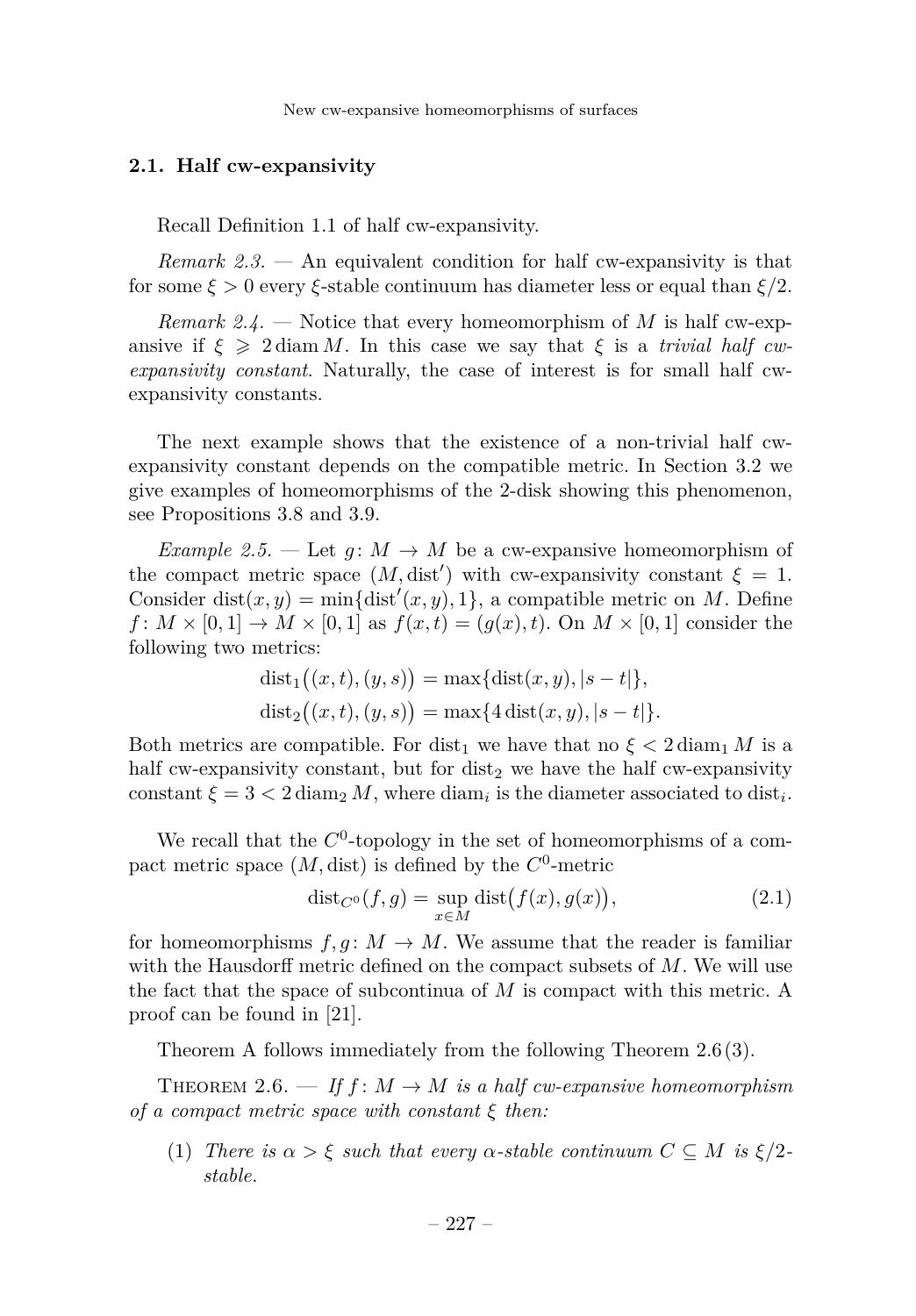M. Achigar, A. Artigue and J. Vieitez

<span id="page-8-1"></span>(2) *For every*  $\varepsilon \in (\xi, \alpha)$  *there is*  $m \in \mathbb{N}$  *such that:* 

 $\sup$  diam  $f^{n}(C) \leq \alpha$  *implies* diam  $C < \varepsilon/2$  $|n|\leqslant m$ 

*for every continuum*  $C \subseteq M$ .

<span id="page-8-0"></span>(3) *For every*  $\varepsilon \in (\xi, \alpha)$  *there is a*  $C^0$ -neighborhood U of f such that  $\forall$  *every*  $q \in \mathcal{U}$  *is half*  $\forall$ *cw*-expansive with constant  $\varepsilon$ *.* 

*Proof.*

[\(1\)](#page-7-1)*. —* Arguing by contradiction suppose that there is a sequence  $(C_k)_{k\in\mathbb{N}}$  of  $(\xi+1/k)$ -stable continua that are not  $\xi/2$ -stable. Since  $\xi$  is a half cw-expansivity constant, we have that  $C_k$  is not  $\xi$ -stable for all  $k \in \mathbb{N}$ . Then diam  $f^{n}(C_{k}) \leq \xi + 1/k$  for all  $n \in \mathbb{Z}$ , and for all  $k \in \mathbb{N}$  there is  $n_k \in \mathbb{Z}$  such that diam  $f^{n_k}(C_k) > \xi$ . By compactness we may assume that  $\left(f^{n_k}(C_k)\right)_{k\in\mathbb{N}}$  converges to  $C$  with respect to the Hausdorff metric. Then  $C$ is a continuum such that diam  $C \geq \xi$  and diam  $f^{n}(C) \leq \xi$  for all  $n \in \mathbb{Z}$ . This contradicts that  $\xi$  is a half cw-expansivity constant for  $f$ .

 $(2)$ . — To prove that the required  $m \in \mathbb{N}$  exists we will argue by contradiction. Suppose that there exists  $\varepsilon \in (\xi, \alpha)$  such that for each  $m \in \mathbb{N}$  there is a continuum  $C_m \subseteq M$  with  $\sup_{|n| \leq m} \text{diam } f^n(C_m) \leq \alpha$  and  $\text{diam } C_m \geq \varepsilon/2$ . If  $C \subseteq M$  is a limit continuum of  $(C_m)_{m \in \mathbb{N}}$  then diam  $f^n(C) \leq \alpha$  for all  $n \in \mathbb{Z}$  and diam  $C \geqslant \varepsilon/2 \geqslant \xi/2$ . Then *C* is an *α*-stable continuum that is not  $\xi/2$ -stable, contradicting [\(1\)](#page-7-1).

[\(3\)](#page-8-0). — For the given  $\varepsilon$  consider  $m \in \mathbb{N}$  given by [\(2\)](#page-8-1). Let U be a  $C^0$ -neighborhood of *f* such that  $\sup_{|n| \leq m} \text{diam } g^n(C) \leq \varepsilon$  implies  $\sup_{|n| \leq m} \text{diam } f^n(C) \leq \alpha$  for every continuum  $C \subseteq M$  and  $g \in \mathcal{U}$ . Let us show that  $\varepsilon$  is a half cw-expansivity constant for every  $g \in \mathcal{U}$ . Suppose that diam  $g^{n}(C) \leq \varepsilon$  for all  $n \in \mathbb{Z}$ . From the choice of  $\mathcal{U}$ , this implies that  $\sup_{|n| \leq m} \text{diam } f^n(C) \leq \alpha$ . Then, as *m* was chosen as in [\(2\)](#page-8-1), we have that diam  $C < \varepsilon/2$ . That is,  $\varepsilon$  is a half cw-expansivity constant for every  $g \in \mathcal{U}$ .

<span id="page-8-2"></span>COROLLARY 2.7. — Let  $f: M \to M$  be a cw-expansive homeomorphism *of a compact metric space with constant ξ. Then there is a C* 0 *-neighborhood* U of f such that every  $g \in U$  is half cw-expansive with constant  $\xi$ .

*Proof.* — Suppose that  $\xi$  is a cw-expansivity constant of f. Notice that every  $0 < \varepsilon \leq \xi$  is a half cw-expansivity constant. By Theorem [2.6](#page-7-0) we can take two half cw-expansivity constants  $\varepsilon_1, \varepsilon_2$  such that  $\varepsilon_1/2 < \varepsilon_2 < \xi < \varepsilon_1$ . Let  $\mathcal{U}_i$ ,  $i = 1, 2$ , be the neighborhoods given by Theorem [2.6,](#page-7-0) such that if  $g \in \mathcal{U}_i$  then  $\varepsilon_i$  is a half cw-expansivity constant for *g*. Define  $\mathcal{U} = \mathcal{U}_1 \cap \mathcal{U}_2$ . From our choice of  $\varepsilon_1$  and  $\varepsilon_2$  we see that  $\xi$  is a half cw-expansivity constant for every  $g \in \mathcal{U}$ .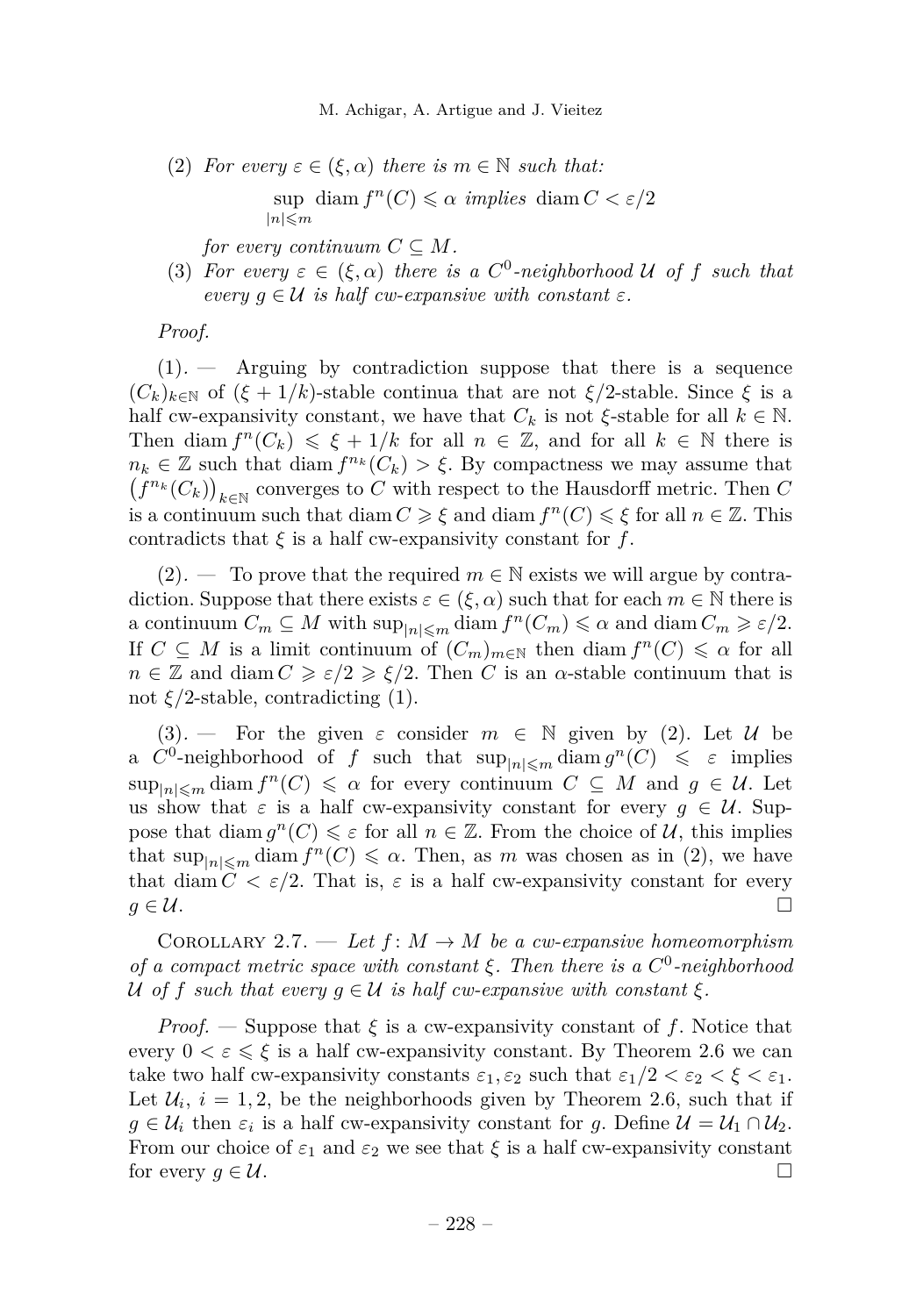New cw-expansive homeomorphisms of surfaces

#### <span id="page-9-0"></span>**2.2. Monotone extensions of cw-expansive systems**

Let *M*, *N* be topological spaces and  $p: M \to N$  a map. We say that *p* is a *quotient map* (or an *extension map*) if *p* is surjective and the quotient (final) topology of *N* induced by *p* and the topology of *M* is the given topology of *N*. If in addition *f* and *g* are homeomorphisms of *M* and *N*, respectively, such that  $p \circ f = g \circ p$ , we say that *f* is an *extension of g by p* (or that *g* is a *quotient of f by p*), and we denote it by  $(M, f) \stackrel{p}{\rightarrow} (N, g)$ .

Let *M* be a topological space and  $f: M \to M$  a homeomorphism. An equivalence relation  $\sim$  on *M* is called *compatible with f* if  $x, y \in M$ ,  $x \sim y$ implies  $f(x) \sim f(y)$ . Given an equivalence relation  $\sim$  on *M*, compatible with *f*, let  $\widetilde{M}$  be the topological quotient space, *q*:  $M \rightarrow \widetilde{M}$  the canonical map, and  $\widetilde{f}$  the homeomorphism of  $\widetilde{M}$  induced by  $f$ . Then  $f$  is an extension of  $\widetilde{f}$ by *q*, and we say that this extension (or quotient) is *induced by* ∼.

Any extension  $(M, f) \stackrel{p}{\rightarrow} (N, g)$  is of the form  $(M, f) \stackrel{q}{\rightarrow} (\widetilde{M}, \widetilde{f})$ , that is, there exists an equivalence relation ∼ on *M* compatible with *f* and a homeomorphism  $h: N \to \widetilde{M}$  such that  $q = p \circ h$  and  $\widetilde{f} \circ h = h \circ q$ . So we may suppose that extensions always comes from compatible equivalence relations.

A map between topological spaces is called *monotone* [\[21\]](#page-26-5) if the preimage set of any singleton of the codomain is connected.

<span id="page-9-3"></span>*Remark 2.8.* — If *M* and *N* are compact metric spaces and  $q: M \to N$ is a monotone continuous and onto map, then  $q^{-1}(C)$  is connected for every connected subset  $C \subseteq N$ . See [\[21,](#page-26-5) Exercise 8.46].

We will say that an extension  $(M, f) \stackrel{q}{\rightarrow} (\widetilde{M}, \widetilde{f})$  is a *monotone extension* if the map *q* is monotone, i.e., the equivalence classes  $[x]$ ,  $x \in M$ , are connected.

<span id="page-9-1"></span>DEFINITION 2.9. — Let  $(M, dist)$  be a metric space and  $f: M \rightarrow M$ *a half cw-expansive homeomorphism with constant ξ >* 0*. We consider the equivalence relation compatible with f defined on M by:*

$$
x \sim y
$$
 if  $x, y \in C$  for some  $\xi$ -stable continuum  $C \subseteq M$ , (2.2)

 $for x, y ∈ M$ *. Note that* ∼ *depends on f,* dist, and  $ξ$ *. To simplify the ter* $minology, in this context we refer to the extension  $(M, f) \stackrel{\tilde{q}}{\rightarrow} (\widetilde{M}, \widetilde{f})$  as$ *the* extension induced by *f. Here*  $\overline{M}$  *denotes the quotient space*  $M/\sim$  *and*  $q: M \to \widetilde{M}$  *is the canonical map.* 

<span id="page-9-2"></span>LEMMA 2.10. — Let M be a compact metric space and  $f: M \to M$  a *half cw-expansive homeomorphism with constant*  $\xi > 0$ . Then the equiva*lence classes of the relation*  $\sim$  *of Definition [2.9](#page-9-1) are the maximal*  $\xi$ -stable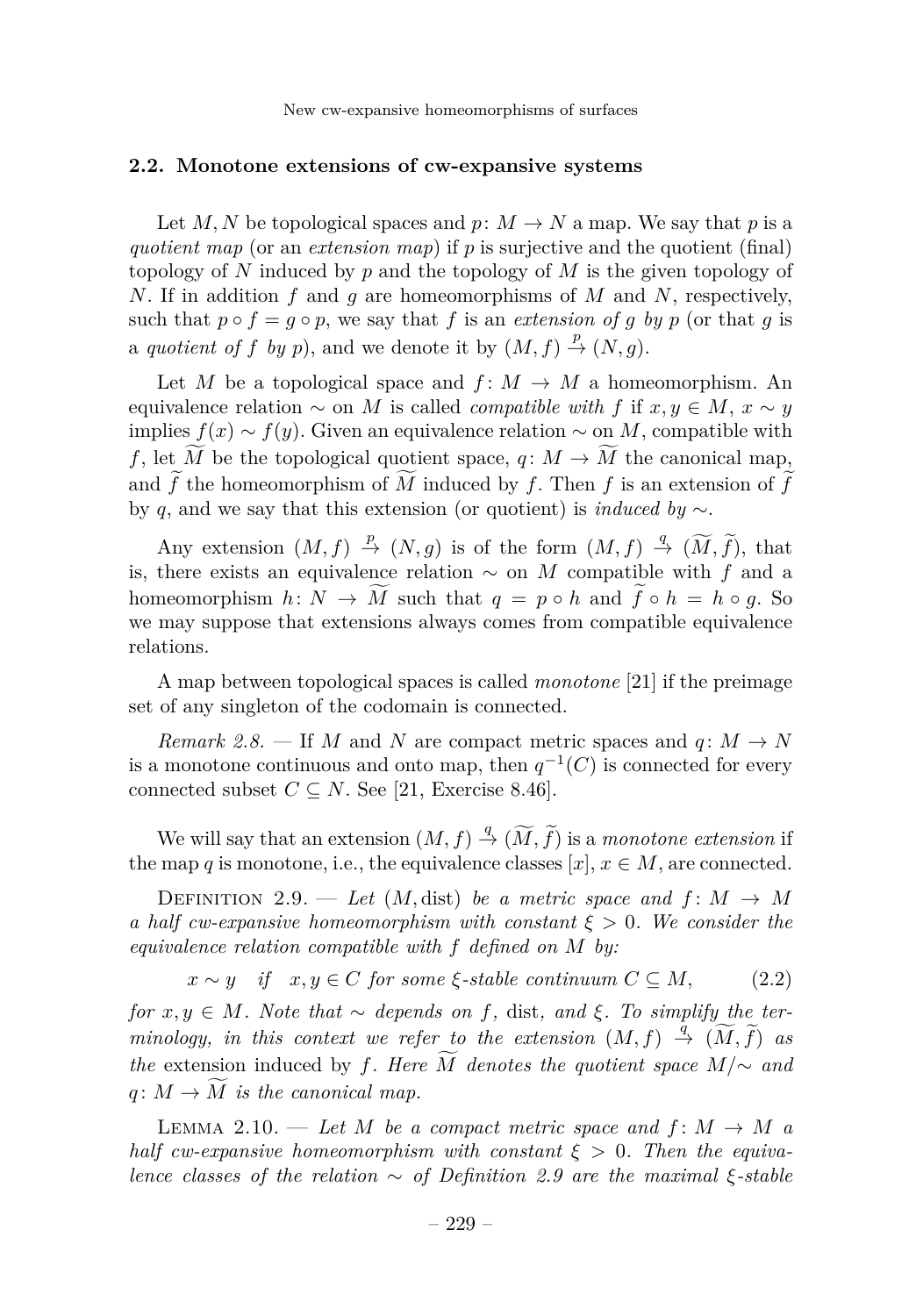*continua.*<sup>(2)</sup> *In particular, the canonical map*  $q: M \to \widetilde{M}$  *associated to* ∼ *is monotone.*

*Proof.* — Take  $x \in M$  and consider the equivalence class  $[x] \subseteq M$ . Given  $y \in [x]$  denote by  $C_y$  a  $\xi$ -stable continuum containing  $x$  and  $y$ . Since  $C_y \subseteq [x]$ for all  $y \in [x]$ , we have that  $[x] = \bigcup_{y \in [x]} C_y$ . As each  $C_y$  is connected and  $x \in C_y$  for all  $y \in [x]$ , we conclude that  $[x]$  is connected. To prove that  $[x]$  is closed, consider a sequence  $(x_k)_{k\in\mathbb{N}}$  of elements of [*x*] converging to a point *y* ∈ *M*. As *x* ∼ *x<sub>k</sub>* for all *k* ∈ N, there exists a sequence  $(C_k)_{k \in \mathbb{N}}$  of  $\xi$ -stable continua such that  $x, x_k \in C_k$  for all  $k \in \mathbb{N}$ . Taking a subsequence we can suppose that  $(C_k)_{k\in\mathbb{N}}$  converges, in the Hausdorff metric, to a continuum *C* that will be a *ξ*-stable continuum as well. Then, as  $x, y \in C$ , we have  $y \in [x]$  and  $[x]$  is closed. Since f is half cw-expansive, every  $\xi$ -stable continuum is  $(\xi/2)$ -stable. Thus, given  $y, z \in [x]$ , there are  $(\xi/2)$ -stable continua  $C_y, C_z$  such that  $x, y \in C_y$  and  $x, z \in C_z$ . This implies that  $y, z \in C_y \cup C_z$ with  $C_y \cup C_z$  a  $\xi$ -stable continuum. Consequently, [x] is a  $\xi$ -stable continuum. Finally, it is clear that if *C* is a *ξ*-stable continuum and  $[x] \subseteq C$  then  $C = [x].$ 

Recall that a *decomposition* of a space *M* is a collection D of nonempty, mutually disjoint subsets of M such that  $\bigcup \mathcal{D} = M$ . A decomposition  $\mathcal{D}$ of a topological space M is *upper semi-continuous* if for every  $D \in \mathcal{D}$  and every neighborhood *U* of *D* in *M* there exists a neighborhood *V* of *D* in *M* such that  $D' \subseteq U$  for every  $D' \in \mathcal{D}$  that meets *V* (see for example [\[21,](#page-26-5) Definition 3.5]).

<span id="page-10-4"></span>LEMMA 2.11. — Let M be a compact metric space,  $f: M \to M$  a half *cw-expansive homeomorphism,* ∼ *the equivalence relation of Definition [2.9,](#page-9-1) M* the quotient space by this relation and  $q: M \rightarrow M$  the canonical map. *Then:*

- <span id="page-10-0"></span>(1) *The decomposition of M into equivalence classes is upper semicontinuous.*
- <span id="page-10-1"></span>(2) *q is a closed map.*
- <span id="page-10-2"></span> $(3)$  *The space M is metrizable.*
- <span id="page-10-3"></span>(4) *For every open set*  $U \subseteq M$  *the set*  $\widehat{U} = \{x \in M : |x| \subseteq U\}$  *is open in M* and  $q(\widehat{U})$  *is open in*  $\widetilde{M}$ *.*

*Proof.*

[\(1\)](#page-10-0)*. —* First observe that, as the classes are closed by Lemma [2.10,](#page-9-2) the upper semi-continuity of the decomposition of *M* into equivalence classes

<sup>&</sup>lt;sup>(2)</sup> That is, for all  $x \in M$  the class [*x*] is a *ξ*-stable continuum and, if  $[x] \subseteq C$  for a *ξ*-stable continuum *C* then  $C = [x]$ .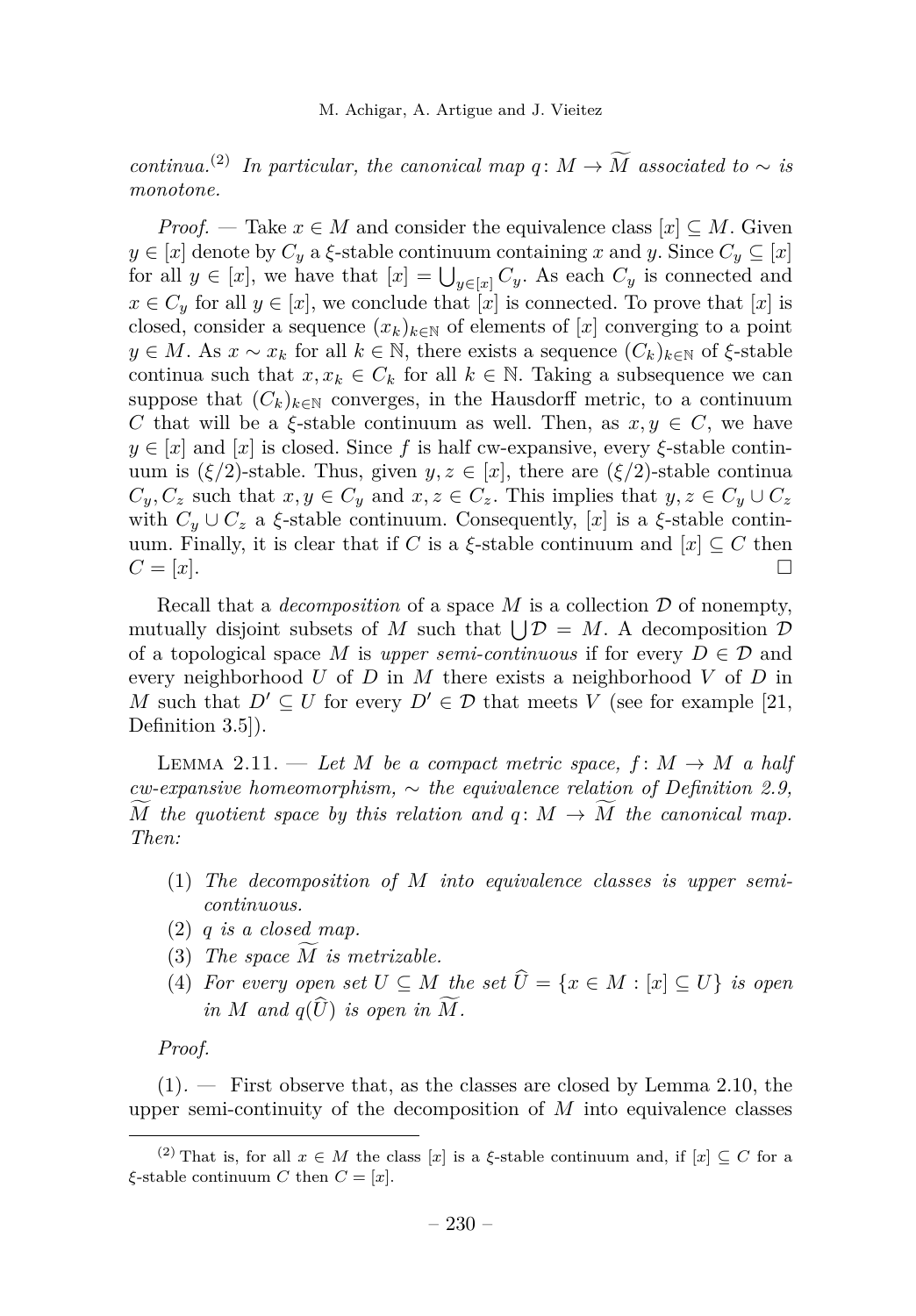amounts to: given  $\varepsilon > 0$ , and a convergent sequence  $x_k \to x$  of M, there exists  $k_0 \in \mathbb{N}$  such that  $[x_k] \subseteq \varepsilon$  [*x*] for all  $k \geq k_0$ . Here for subsets  $A, B \subseteq M$ ,  $A \subseteq_{\varepsilon} B$  means that  $d(a, B) < \varepsilon$  for all  $a \in A$ , where  $d(a, B) = \inf_{b \in B} d(a, b)$ .

Arguing by contradiction suppose that this is not the case. Then there exist an  $\varepsilon_0 > 0$ , a convergent sequence  $x_k \to x$  and a sequence  $(y_k)_{k \in \mathbb{N}}$  such that  $x_k \sim y_k$  and  $d(y_k, [x]) \geq \varepsilon_0$  for all  $k \in \mathbb{N}$ . Let  $(C_k)_{k \in \mathbb{N}}$  be a sequence of *ξ*-stable continua such that  $x_k, y_k \in C_k$  for all  $k \in \mathbb{N}$ . As M is compact, taking subsequences we may suppose that  $(y_k)_{k \in \mathbb{N}}$  converges to an element *y*, which will satisfy  $d(y,[x]) \geq \varepsilon_0$ , and that  $(C_k)_{k\in\mathbb{N}}$  converges in the Hausdorff metric to a continuum  $C \subseteq M$  which will be  $\xi$ -stable. As  $x \in C \cap [x]$  and both sets are in fact  $\xi/2$ -stable continua, we see that  $C \cup [x]$  is a  $\xi$ -stable continuum and  $x, y \in C \cup [x]$ . Therefore  $x \sim y$ , or equivalently  $y \in [x]$ , which contradicts  $d(y, [x]) \geq \varepsilon_0$ .

 $(2)$ . — It follows from  $(1)$  and  $[21,$  Proposition 3.7.

[\(3\)](#page-10-2)*. —* It follows from [\(1\)](#page-10-0) and [\[21,](#page-26-5) Theorem 3.9].

[\(4\)](#page-10-3). — Note that  $\hat{U} = M \setminus q^{-1} (q(M \setminus U))$ . Then, as  $M \setminus U$  is closed and *q* is a continuous and closed map we see that  $\hat{U}$  is open. Finally  $q(\hat{U})$  is open<br>because  $q^{-1}(q(\hat{U})) = \hat{U}$  is open. because  $q^{-1}(q(\hat{U})) = \hat{U}$  is open.

<span id="page-11-2"></span>THEOREM 2.12. — Let M be a compact metrizable space and  $f: M \rightarrow$ *M a* monotone extension of  $\widetilde{f}: \widetilde{M} \to \widetilde{M}$  with quotient map  $q: M \to \widetilde{M}$ . The *following statements are equivalent:*

- <span id="page-11-0"></span>(1)  $\tilde{f}$  *is cw-expansive.*
- <span id="page-11-1"></span>(2) *f is half cw-expansive with respect to a suitable compatible metric, with constant*  $\xi > 0$ , and the extension induced by f (as in Defini*tion* [2.9\)](#page-9-1) *is precisely the given extension (that is,*  $q(x) = q(y)$  *if and only if there is a ξ-stable continuum containing x and y).*

*Proof. —* As we said before we may suppose that the extension comes from a suitable equivalence relation on *M* compatible with *f* which we call  $\approx$ . The class of *x* ∈ *M* by  $\approx$  will be denoted as  $[x] = q(x)$  where *q* : *M* → *M* is the canonical map.

 $(1) \Rightarrow (2)$  $(1) \Rightarrow (2)$  $(1) \Rightarrow (2)$ . — We need to show a compatible metric on M and  $\xi > 0$ such that  $f$  is half cw-expansive relative to  $\xi$ , and such that the equivalence relation  $\sim$  of Definition [2.9](#page-9-1) coincides with  $\simeq$ .

Pick a compatible metric dist<sub>1</sub> for *M* and a compatible metric dist<sub>2</sub> for *M*. As  $\tilde{f}$  is cw-expansive, by Lemma [2.2](#page-6-1) there exists a cw-expansivity constant *ξ* for  $\tilde{f}$  with respect to dist<sub>2</sub>. Let  $D_1$  be the diameter of *M* with respect to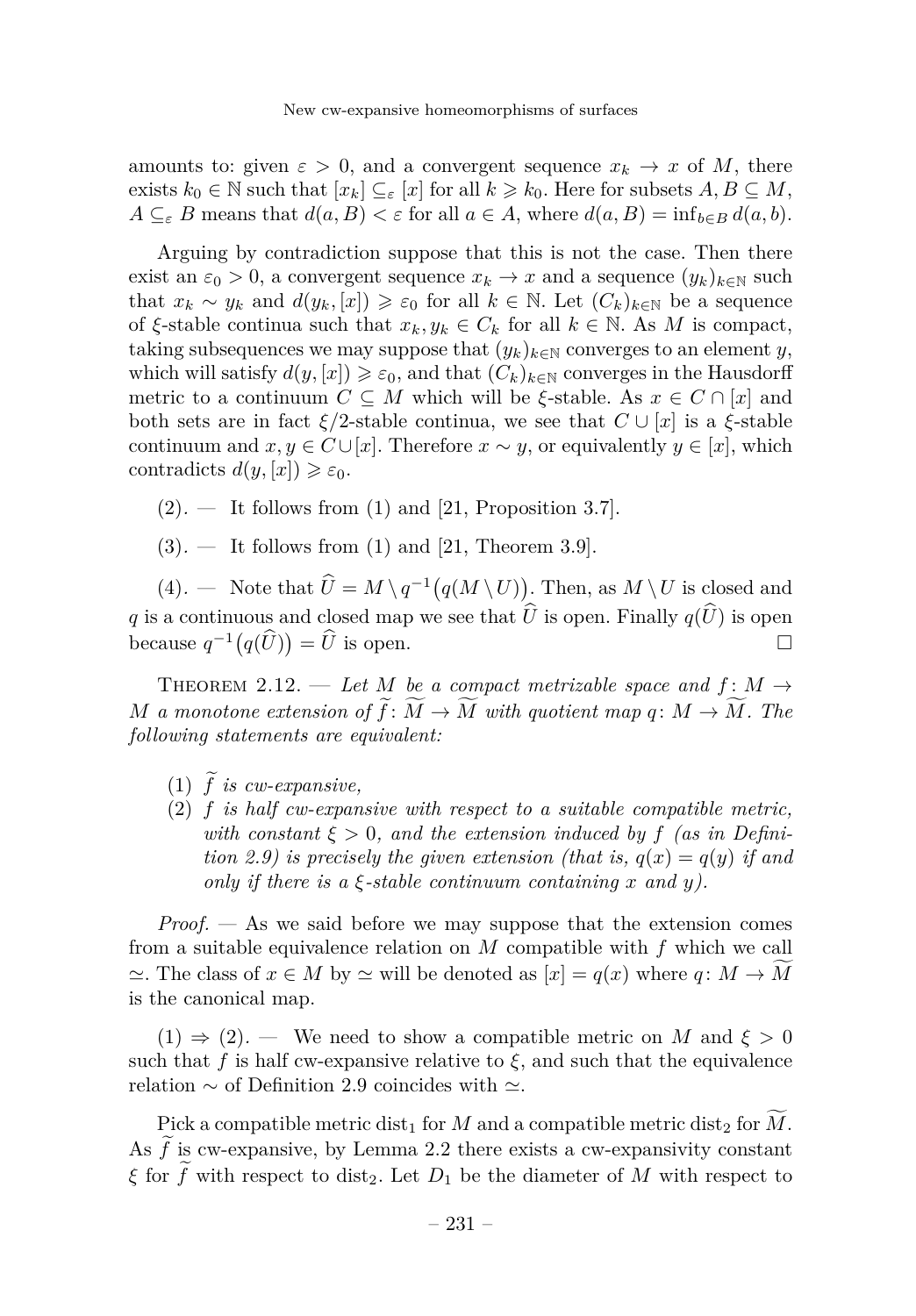$dist_1, K = \xi/(1 + 2D_1)$  and define a new metric dist on M by

$$
dist_3(x, y) = K dist_1(x, y) + dist_2([x], [y]),
$$
  $x, y \in M.$ 

To prove that dist<sub>3</sub> is compatible with dist<sub>1</sub> first note that  $K \text{ dist}_1 \leqslant \text{ dist}_3$ . On the other hand, by the uniform continuity of  $q: (M, dist_1) \rightarrow (M, dist_2),$ it is easy to see that given any  $\varepsilon > 0$  there exists  $\delta > 0$  such that  $dist_1(x, y) <$ *δ* implies dist<sub>3</sub>(*x, y*) *< ε,* for all *x, y* ∈ *M*. Therefore dist<sub>3</sub> is compatible.

We will show that f is half cw-expansive with respect to dist<sub>3</sub> and  $\xi$ . Note that, if  $x, y \in M$  and  $x \simeq y$  then

$$
dist_3(x, y) = K dist_1(x, y) \leqslant KD_1 \leqslant \xi/2.
$$

Hence diam<sub>3</sub>  $[x] \le \xi/2$  for each  $[x] \in \widetilde{M}$ , where diam<sub>i</sub> stands for the diameter in the metric dist<sub>*j*</sub>. Note also that as  $dist_2([x], [y]) \leq dist_3(x, y)$  for all  $x, y \in M$  we have diam<sub>2</sub>  $q(C) \leq d$ iam<sub>3</sub> *C* for all  $C \subseteq M$ . Suppose that diam<sub>3</sub>  $f^{n}(C) \leq \xi$  for all  $n \in \mathbb{Z}$ , hence diam<sub>2</sub>  $\widetilde{f}^{n}(q(C)) = \text{diam}_{2} q(f^{n}(C)) \leq$ diam<sub>3</sub>  $f^{n}(C) \leq \xi$  for all  $n \in \mathbb{Z}$ . Since  $\xi$  is a cw-expansivity constant for  $\widetilde{f}$ we have that  $q(C) = [x]$  for some  $x \in M$ . Thus,  $C \subseteq [x]$  and diam<sub>3</sub>  $C \leq$ diam<sub>3</sub>  $[x] \leq \xi/2$ .

Finally we prove that  $\sim = \simeq$ . If  $x \sim y$  then there exists a *ξ*-stable continuum *C* containing *x* and *y*. In the previous paragraph we already showed that in this case C is a subset of a single class (relative to  $\approx$ ), therefore  $x \simeq y$ . Conversely, take  $x \simeq y$  and let  $C = [x]$ . We know that *C* is connected because the extension is assumed to be monotone. Then  $x, y \in C$ and

$$
\text{diam}_3 f^n(C) = \text{diam}_3[f^n(x)] \leq \xi/2
$$

for all  $n \in \mathbb{Z}$ , hence  $x \sim y$ .

 $(2) \Rightarrow (1)$  $(2) \Rightarrow (1)$  $(2) \Rightarrow (1)$ . — By Lemma [2.11](#page-10-4) we know that  $\widetilde{M}$  is a compact metrizable space. To prove that  $f$  is cw-expansive, by Lemma [2.2,](#page-6-1) it suffices to show a cw-expansivity cover for  $\hat{f}$ . We assume that the extension is induced by  $\sim$ , the equivalence relation of Definition [2.9.](#page-9-1)

Let dist be a compatible metric on  $M$  and  $\xi$  a half cw-expansivity constant for f with respect to dist. Consider  $\alpha > \xi$ , from Theorem [2.6,](#page-7-0) such that every *α*-stable continuum is  $ξ/2$ -stable. For each  $x ∈ M$  let  $U(x) = B_{α/2}(x)$  be the open ball of radius  $\alpha/2$  centered at *x*, and consider

$$
U(x) = \{ y \in M : [y] \subseteq U(x) \}.
$$

By Lemma [2.11](#page-10-4) we know that  $\hat{U}(x)$  is open, and, as diam  $|x| \le \xi/2 < \alpha/2$ , we have that  $[x] \subseteq U(x)$ , so  $x \in \hat{U}(\underline{x})$ . Then, again by Lemma [2.11,](#page-10-4)  $q(\hat{U}(x))$ is an open neighborhood of [*x*] in  $\widetilde{M}$  for all  $x \in M$ . Consider the open cover of  $\tilde{M}$  given by  $\tilde{\mathcal{U}} = \{q(\hat{U}(x)) : x \in M\}$ . To prove that  $\tilde{\mathcal{U}}$  is a cw-expansivity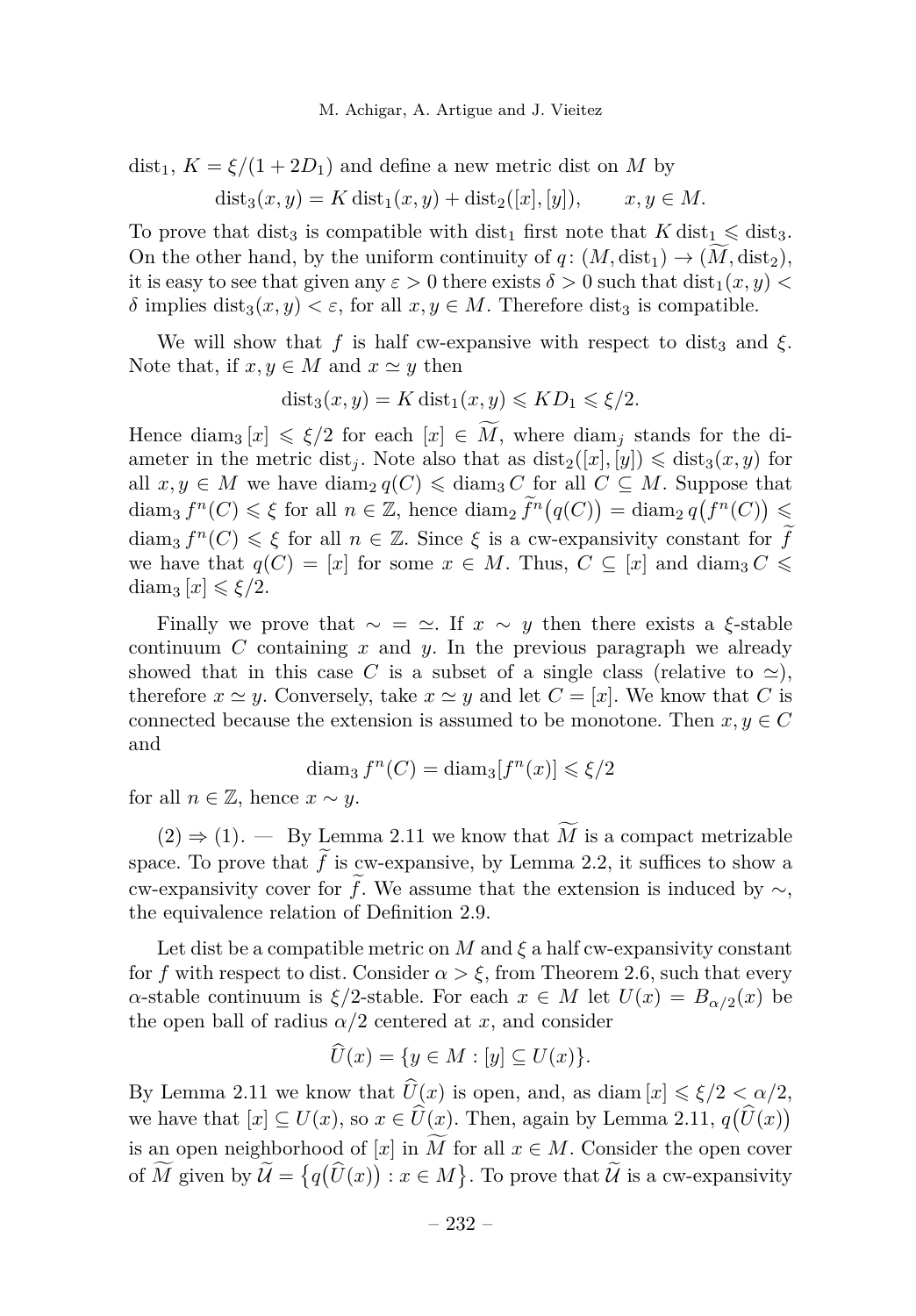cover for  $\widetilde{f}$  suppose that  $\widetilde{f}^n(\widetilde{C}) \subseteq q(\widehat{U}(x_n))$  for all  $n \in \mathbb{Z}$  where  $\widetilde{C} \subseteq \widetilde{M}$  is a continuum and  $x_n \in M$ .

Let  $C = q^{-1}(\widetilde{C})$  and note that  $f^{n}(C) \subseteq U(x_n)$  for all  $n \in \mathbb{Z}$ , because  $q(f^n(C)) = \tilde{f}^n(\tilde{C}) \subseteq q(\hat{U}(x_n))$  for all  $n \in \mathbb{Z}$ . Thus *C* is a *α*-stable set. Since *q* is monotone, by Remark [2.8](#page-9-3) we have that *C* is connected, and therefore it must be *ξ*-stable. Hence, *C* reduces to a single class, from which we conclude that  $\widetilde{C}$  is a trivial continuum. This proves that  $\widetilde{U}$  is a cw-expansivity cover<br>for  $\widetilde{f}$  and therefore  $\widetilde{f}$  is cw-expansive. for  $\tilde{f}$ , and therefore  $\tilde{f}$  is cw-expansive.

#### **3. Monotone quotients on surfaces**

<span id="page-13-0"></span>In this section we will consider the extensions of Section [2](#page-6-2) for homeomorphisms of surfaces. In Section [3.1](#page-13-1) we show that under certain conditions the quotient space of a closed surface is homeomorphic to the original surface. In Section [3.2](#page-16-0) we consider the existence problem of half cw-expansive homeomorphisms on surfaces with boundary.

#### <span id="page-13-1"></span>**3.1. Closed surfaces**

Here we prove Theorem [B](#page-4-2) which is the main result of this subsection, see Theorem [3.4.](#page-14-0) We show that for a closed surface *M* any half cw-expansive homeomorphism with a sufficiently small half cw-expansivity constant induces a quotient space  $\overline{M}$  homeomorphic to  $\overline{M}$ . In order to prove Theorem [3.4](#page-14-0) we introduce Proposition [3.2](#page-14-1) which is a generalization, to arbitrary dimension, of what we need for surfaces.

In the sequel we denote as  $b_r(C)$  the *r*-dimensional Betti number<sup>(3)</sup> modulo 2 of the set *C*.

<span id="page-13-2"></span>LEMMA 3.1. — *If*  $C \subseteq \mathbb{R}^n$  *is a compact subset that does not separate*  $\mathbb{R}^n$ *then*  $b_{n-1}(C) = 0$ *.* 

*Proof.* — Let  $U = \mathbb{R}^n \setminus C$ . Consider the *n*-sphere  $\mathbb{S}^n$  as the one-point compactification of  $\mathbb{R}^n$ ,  $\mathbb{S}^n = \mathbb{R}^n \cup {\infty}$ , and let  $V = U \cup {\infty}$ , which is an open and connected subset of  $\mathbb{S}^n$  as can be easily seen. Then, as  $b_{n-1}(\mathbb{S}^n \setminus \mathbb{S}^n)$  $V = 0$ , by [\[27,](#page-26-6) Theorem 5.25], and  $C = \mathbb{R}^n \setminus U = \mathbb{S}^n \setminus V$ , we conclude that  $b_{n-1}(C) = 0.$ 

<sup>&</sup>lt;sup>(3)</sup> i.e., the dimension of the  $r<sup>th</sup>$  homology group of *C*.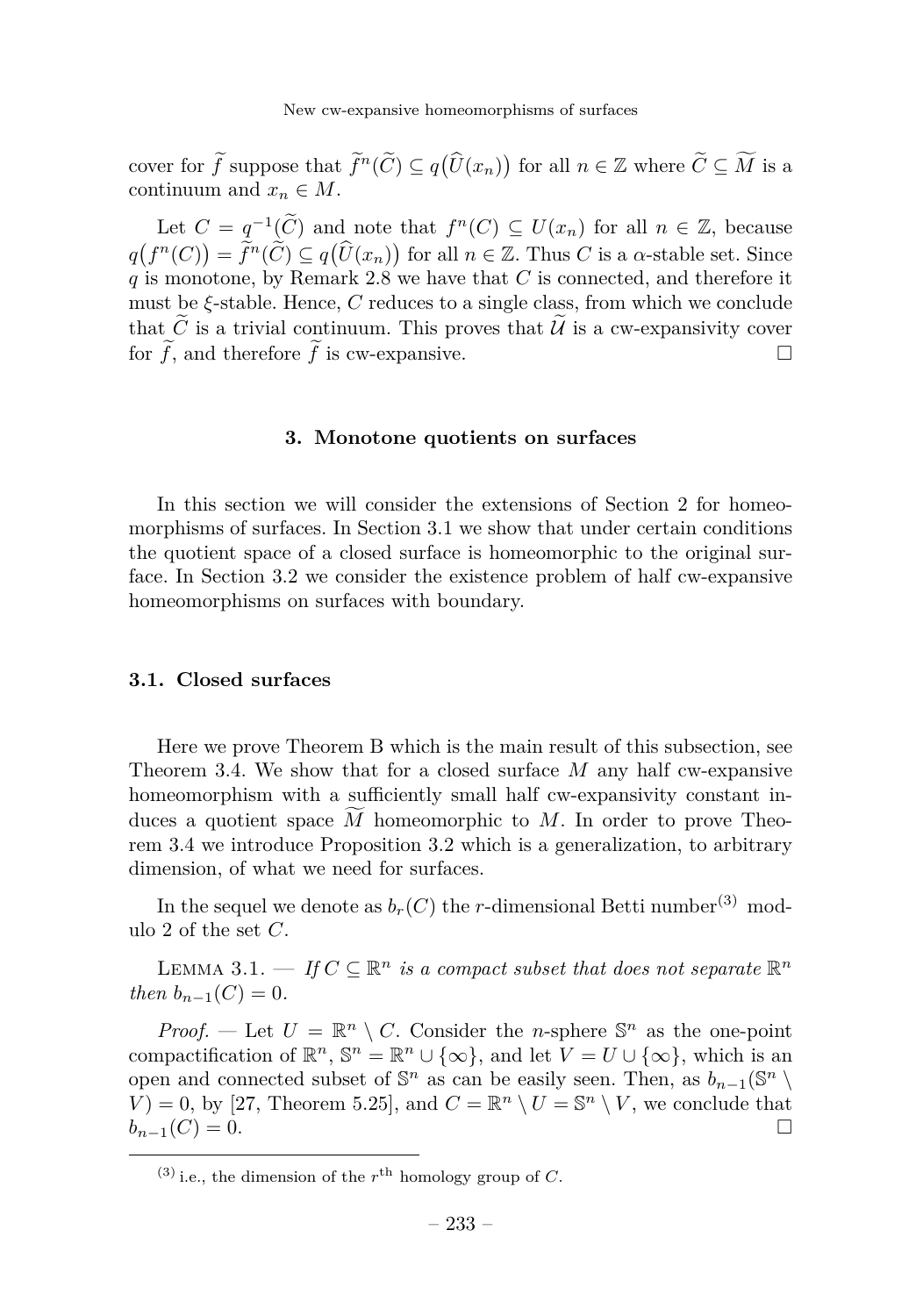<span id="page-14-1"></span>Proposition 3.2. — *Suppose that M is a closed Riemannian manifold,*  $\dim M = d \geqslant 2$ . If  $f : M \to M$  is a homeomorphism then there is  $\varepsilon_0 > 0$ *such that if*  $C \subseteq M$  *is a maximal*  $\varepsilon$ -*stable continuum with*  $0 < \varepsilon \leq \varepsilon_0$  *then*  $b_{d-1}(C) = 0.$ 

*Proof.* — Let  $\varepsilon_0 > 0$  be a small constant so that if  $A \subseteq M$  and diam  $A \leq$  $\varepsilon_0$  then there is a convex open ball  $D \subseteq M$  containing *A*. Suppose that  $C \subseteq M$  is a maximal  $\varepsilon$ -stable continuum for some  $0 < \varepsilon \leq \varepsilon_0$ . For each  $n \in \mathbb{Z}$ let  $D_n$  be a convex open disc containing  $f^n(C)$ . A connected component of  $M \setminus f^n(C)$  will be called *bounded component* if their closure is disjoint from the boundary of *D*. It is clear that we can take  $\varepsilon_0 > 0$  sufficiently small so that *f* preserves the bounded components  $M \setminus f^{n}(C)$ .

To conclude that  $b_{d-1}(C) = 0$  we will apply Lemma [3.1](#page-13-2) to *D*, which is homeomorphic to  $\mathbb{R}^d$ . Arguing by contradiction suppose that  $D \setminus C$  is disconnected. Take  $y \in D \setminus C$  in a bounded component. Let  $\gamma \subseteq D$  be a geodesic arc through *y* with its extreme points in *∂D*. The point *y* separates *γ* in two arcs  $\gamma_1$  and  $\gamma_2$ . As *y* is in a bounded component of  $D \setminus C$  we can take  $z_i \in \gamma_i \cap C$  for  $i = 1, 2$ . Since diam  $C \leq \varepsilon$  we have that  $dist(z_1, z_2) \leq \varepsilon$ . This implies that  $dist(y, C) \leq \varepsilon$  because *D* is convex. An analogous argument for each  $f^{n}(C) \subseteq D_{n}$  shows that dist $(f^{n}(y), f^{n}(C)) \leq \varepsilon$  for all  $n \in \mathbb{Z}$ . Let *V* be the *unbounded* component of  $D \setminus C$  and denote by  $C'$  the continuum  $D \setminus V$ . We have proved that diam  $f^{n}(C') \leq \varepsilon_0$  for all  $n \in \mathbb{Z}$ . The maximality of *C* implies that  $C' = C$ , but this contradicts that the class *C* separates *D*.  $\Box$ 

We recall the following result of Algebraic Topology, which will be used in Theorem [3.4.](#page-14-0)

<span id="page-14-2"></span>THEOREM 3.3 ([\[25,](#page-26-3) Theorem 1]). — If M is a compact connected sur*face without boundary and*  $\overline{M}$  *is the quotient space induced by an uppersemicontinuous decomposition of M into continua that contains at least two elements, and*  $b_1(C) = 0$  *for each equivalence class*  $C \subseteq M$ *, then*  $\overline{M}$  *is homeomorphic to M.*

<span id="page-14-0"></span>THEOREM 3.4. — If M is a closed surface with a Riemannian metric, *then there is*  $\varepsilon_0 > 0$  *such that if*  $f : M \to M$  *is a half cw-expansive homeomorphism with half cw-expansivity constant*  $\xi \leq \varepsilon_0$  *then*  $\widetilde{M}$  *is homeomorphic to M.*

*Proof.* — Take  $\varepsilon_0$  from Proposition [3.2.](#page-14-1) Suppose that f is half cw-expansive with constant  $\xi \leq \varepsilon_0$ . By Lemma [2.10](#page-9-2) we know that the maximal  $\xi$ stable continua are the equivalence classes that defines *M*. Since dim  $M = 2$ we have that  $b_1(C) = 0$  for every class  $C \subseteq M$ . Then the result follows by Theorem [3.3.](#page-14-2)  $\Box$ 

For reference in Section [4](#page-18-0) we state the following direct consequence.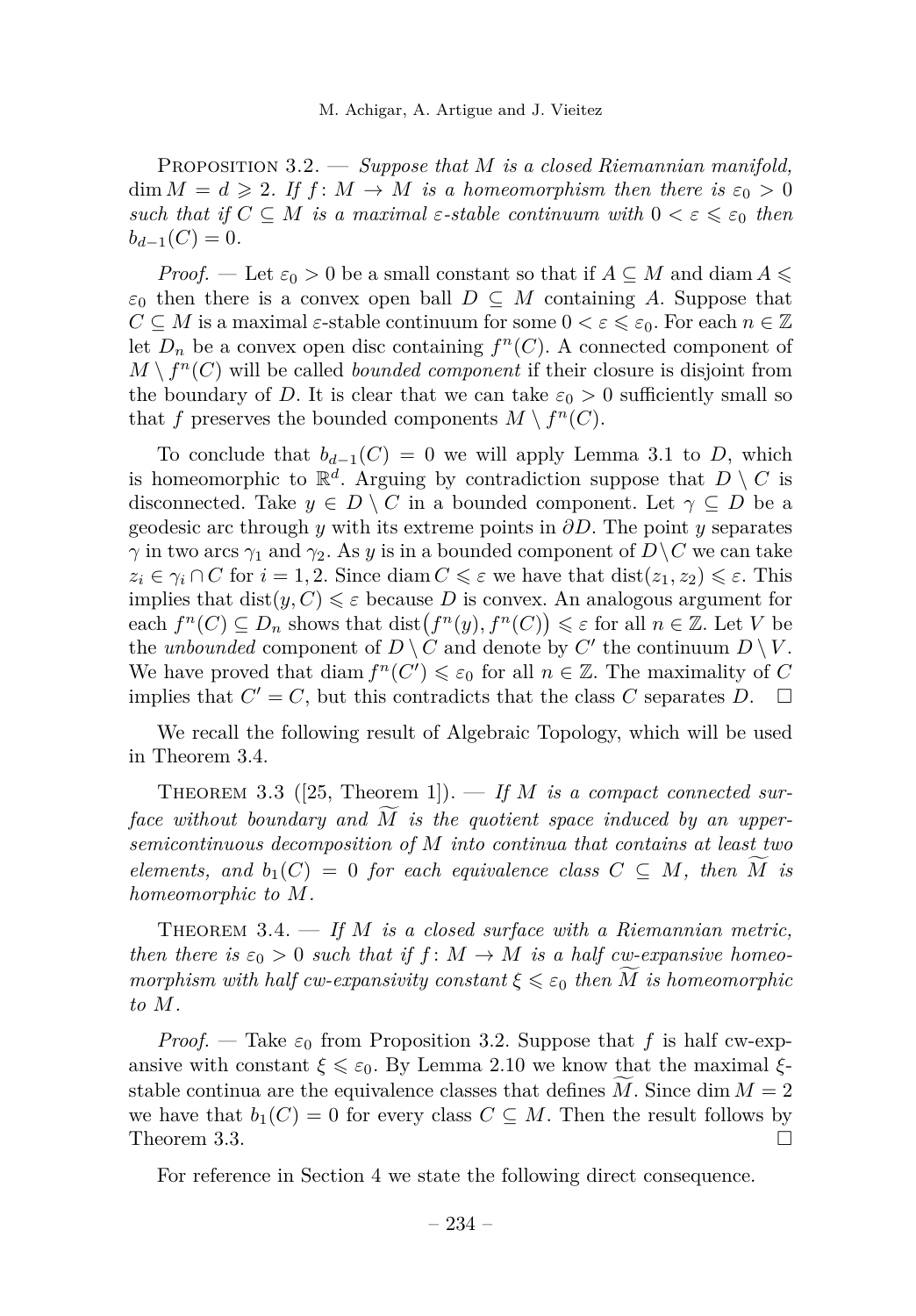<span id="page-15-1"></span>Corollary 3.5. — *Let M be a closed surface with a Riemannian metric and*  $f_0: M \to M$  *be a cw-expansive homeomorphism. Then there exists*  $\varepsilon_1$  >  $0$  *such that for every*  $0 < \xi \leqslant \varepsilon_1$  *there is a*  $C^0$ -neighborhood  $U$  of  $f_0$  *such that*  $e^{i\theta}$  *f*  $\in \mathcal{U}$  *is half cw-expansive with constant*  $\xi$  *and*  $\overline{M}$  *is homeomorphic to M.*

*Proof.* — Take  $\varepsilon_0$  from Theorem [3.4,](#page-14-0) let  $\xi_0$  be a cw-expansivity constant for  $f_0$  and define  $\varepsilon_1 = \min{\{\varepsilon_0, \xi_0\}}$ . Then, for any  $0 < \xi \leq \varepsilon_1$  we have that  $\xi$  is a cw-expansivity constant for  $f_0$ . By Corollary [2.7](#page-8-2) there exists a  $C^0$ -neighborhood U of  $f_0$  such that all  $f \in U$  are half cw-expansive with constant *ξ*. Finally, as  $\xi \leq \varepsilon_0$ , we have that  $\widetilde{M}$  is homeomorphic to *M* for every  $f \in \mathcal{U}$ every  $f \in \mathcal{U}$ .

For the proof of the next result we recall some known facts. Given two compact metric spaces M, N and a continuous map  $q: M \to N$ , we say that q is a *near-homeomorphism* [\[9,](#page-25-17) p. 27] if every  $C^0$ -neighborhood of q contains a homeomorphism from *M* to *N*.

By Corollary [2.7](#page-8-2) we know that in a  $C^0$ -neighborhood of a cw-expansive homeomorphism every homeomorphism is half cw-expansive. The next result is some kind of converse for surfaces. That is, in a suitable neighborhood of a half cw-expansive homeomorphism there is a cw-expansive homeomorphism. The size of this neighborhood depends on the half cw-expansivity constant.

THEOREM 3.6.  $\longrightarrow$  *If f* : *M*  $\rightarrow$  *M is a half cw-expansive homeomorphism of a closed surface with a Riemannian metric, with constant*  $\xi \leq \varepsilon_0$  *(where*  $\varepsilon_0$  *is given by Theorem* [3.4\)](#page-14-0) and  $\varepsilon > 0$  *is given, then there is a cw-expansive homeomorphism*  $q: M \to M$  *conjugate with*  $\tilde{f}$  *such that* dist<sub>*C*<sup>0</sup></sub>  $(f, q) < \xi/2 + \varepsilon$ *.* 

*Proof.* — It is known that the quotient map  $q: M \to \widetilde{M}$  is a nearhomeomorphism. We sketch the proof for reader's convenience. From Propo-sition [3.2](#page-14-1) and  $[14, p. 514, Thm. 6]$  $[14, p. 514, Thm. 6]$  we know that the equivalence classes are cell-like. By [\[9,](#page-25-17) p. 187] a cell-like decomposition is shrinkable. On compact metric spaces the shrinkability condition implies that the quotient map is a near-homeomorphism [\[9\]](#page-25-17).

Let  $h_n: M \to \widetilde{M}$  be a sequence of homeomorphisms converging to  $q$  in the  $C^0$ -metric. Define  $g_n = h_n^{-1} \circ \tilde{f} \circ h_n$ . We know that  $g_n$  is cw-expansive because  $f$  is cw-expansive and they are conjugate. Suppose that there are  $\varepsilon > 0$  and  $x_n$  such that

<span id="page-15-0"></span>
$$
dist(f(x_n), h_n^{-1} \circ \tilde{f} \circ h_n(x_n)) \ge \xi/2 + \varepsilon \tag{3.1}
$$

for all  $n \in \mathbb{N}$ . If *x* is a limit point of  $x_n$  then  $\widetilde{f} \circ h_n(x_n) \to \widetilde{f} \circ q(x)$ . If *y* is a limit point of  $h_n^{-1} \circ \tilde{f} \circ q(x)$  then  $q(y) = \tilde{f}(q(x))$ . Since  $q \circ f = \tilde{f} \circ q$  we have that  $q(y) = q(f(x))$ . We know that diam  $q^{-1}(z) \leq \xi/2$  for all  $z \in \widetilde{M}$ .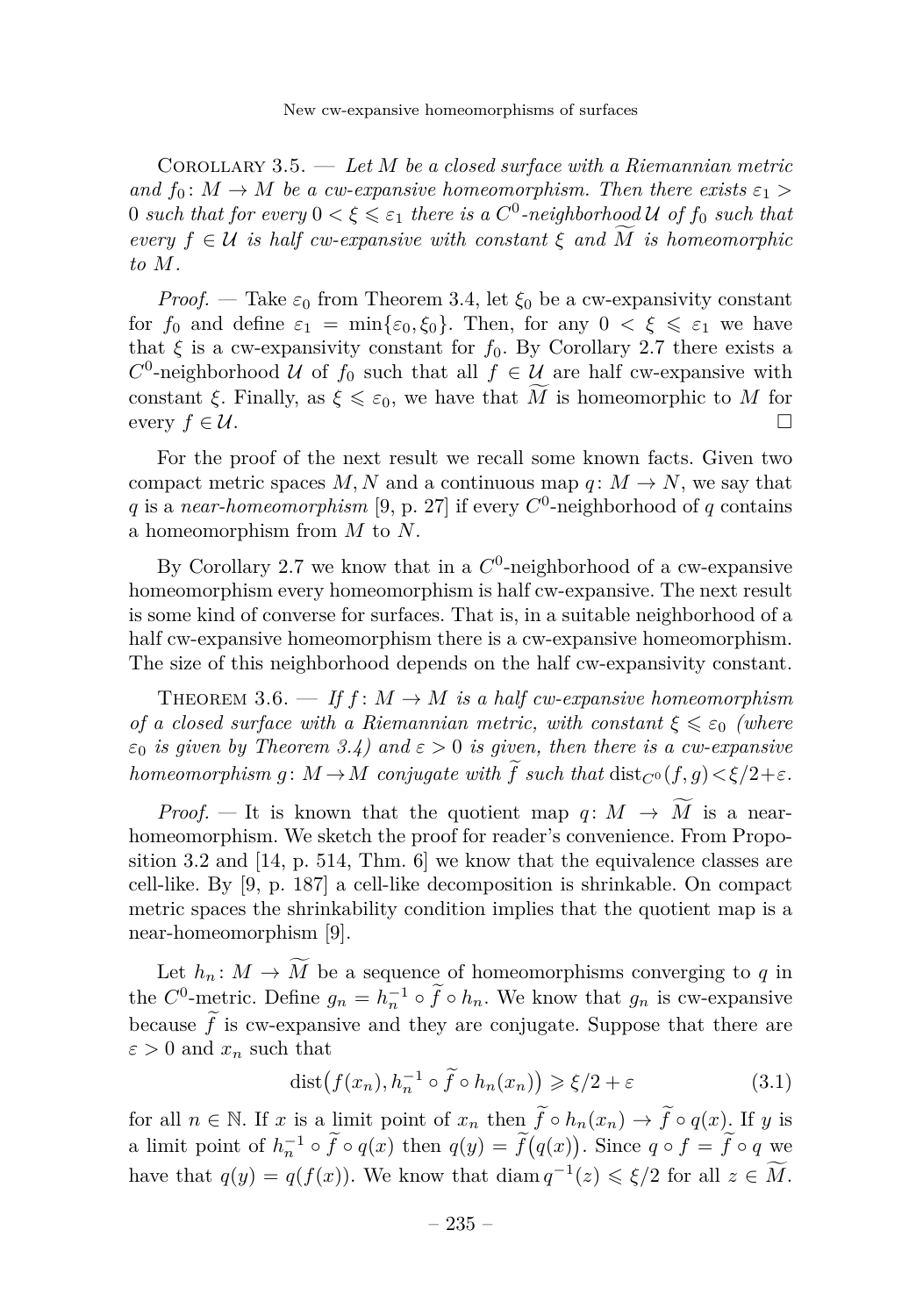Then,  $dist(y, f(x)) \leq \xi/2$ . This contradicts [\(3.1\)](#page-15-0) and proves that for some *n* it holds that  $dist_{C^0}(f, g_n) < \xi/2 + \varepsilon$ .

#### <span id="page-16-0"></span>**3.2. Surfaces with boundary**

In this subsection we prove Theorem [C.](#page-5-0) We recall that surfaces with boundary do not admit cw-expansive homeomorphisms. This is a consequence of the non-existence of such homeomorphisms on the circle. See for example [\[4,](#page-25-13) Remark 2.3.6]. Also recall that  $\xi > 2 \text{diam } M$ , is a trivial half cw-expansive constant, see Remark [2.4.](#page-7-2)

<span id="page-16-3"></span>Proposition 3.7. — *The circle only admits trivial half cw-expansive homeomorphisms.*

*Proof.* — Suppose that  $f: M \to M$  is a half cw-expansive homeomorphism of the circle  $M = \mathbb{S}^1$  with constant *ξ*. By Theorem [2.12](#page-11-2) we have that  $\widetilde{f}: \widetilde{M} \to \widetilde{M}$  is cw-expansive. Since the canonical map is monotone we have that  $\widetilde{M}$  is a circle or a singleton. As we said, it cannot be a circle. This implies that there is only one class, i.e., f is trivially half cw-expansive.  $\square$ implies that there is only one class, i.e., *f* is trivially half cw-expansive.

The next two results show that the non-triviality of the half cw-expansivity depends on the compatible metric.

<span id="page-16-1"></span>Proposition 3.8. — *Suppose that D is homeomorphic to a 2-dimensional disk with a metric* dist *such that* diam *D* = diam *∂D. Then D admits no non-trivial half cw-expansive homeomorphism.*

*Proof.* — If  $\xi \leq 2 \text{ diam } D$  is a half cw-expansivity constant for f then it is also a constant for  $g = f | \partial D$ . Then *g* is a non-trivial half cw-expansive homeomorphism of a circle, contradicting Proposition [3.7.](#page-16-3)

It is easy to see that for a disk embedded in the plane we have that  $\text{diam } D = \text{diam } \partial D$  with respect to the Euclidean metric. Then, Proposi-tion [3.8](#page-16-1) can be applied, for example, to the standard 2-disk  $x^2 + y^2 \leq 1$  with the Euclidean metric.

<span id="page-16-2"></span>Proposition 3.9. — *The closed 2-dimensional disk with a suitable metric admits a non-trivial half cw-expansive homeomorphism.*

*Proof.* — Let  $\tilde{f}: \mathbb{S}^2 \to \mathbb{S}^2$  be a cw-expansive homeomorphism of the 2sphere with hyperbolic fixed points. For example we can take a power of the homeomorphism that will be explained in Section [5.](#page-22-0) Suppose that  $\mathbb{S}^2 = \mathbb{R}^2 \cup$  $\{\infty\}$ , the origin is a hyperbolic fixed point and  $\tilde{f}$  is linear in a neighborhood of  $(0,0)$ . Let  $D = \{v \in \mathbb{S}^2 : ||v|| \geq 1\}$  be a disk in the sphere, where  $\|\cdot\|$  is the Euclidean norm and ∞ ∈ *D*. Consider *q*: *D* →  $\mathbb{S}^2$  given by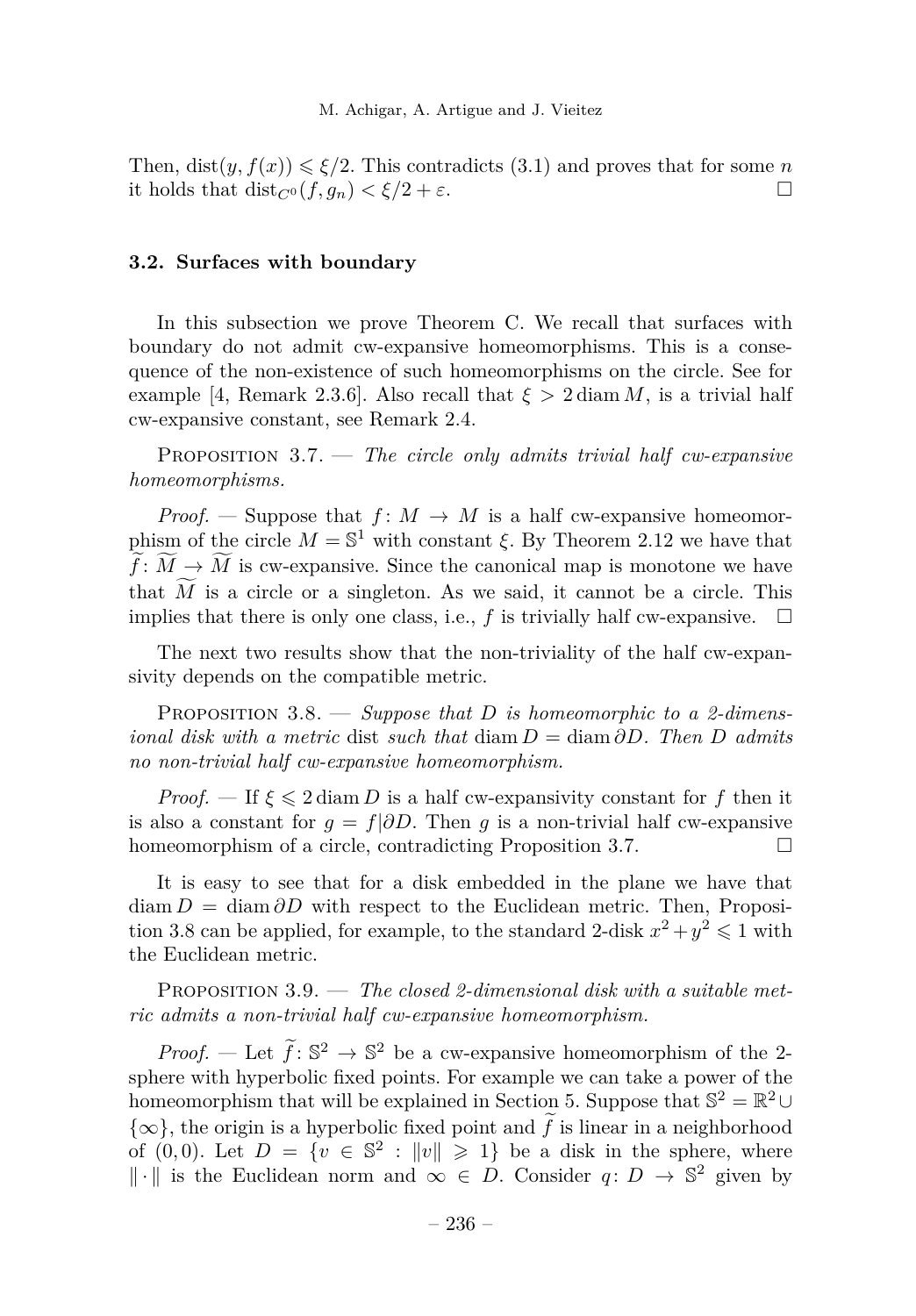$q(r, \theta) = (r - 1, \theta)$  in polar coordinates. Note that  $q(\partial D) = (0, 0)$  and that *q* is injective in the interior of *D*. Define  $f: D \to D$  as  $f(x) = q^{-1}(\tilde{f}(q(x)))$  for all  $x \in D \setminus \partial D$ . Since  $\tilde{f}$  is linear around  $(0, 0)$  the map  $f$  can be continuously defined in *∂D* obtaining a homeomorphism *f* : *D* → *D*. As *f* is a monotone extension of  $\tilde{f}$  and  $\tilde{f}$  is cw-expansive, by Theorem [2.12](#page-11-2) we conclude that there is a compatible metric on *D* that makes *f* a half cw-expansive homeomorphism.

Note that the example of Proposition [3.9](#page-16-2) has a non-trivial class, i.e.,  $b_1(\partial D) \neq 0$  where  $\partial D$  is a class of the equivalence relation of Definition [2.9.](#page-9-1) The next result generalizes this remark for an arbitrary plane Peano continuum (i.e., a locally connected subcontinuum of  $\mathbb{R}^2$ ). It depends on [\[13,](#page-25-4) Theorem 6.2] where Kato proved that no non-trivial plane Peano continuum admits a cw-expansive homeomorphism.

PROPOSITION 3.10. — If  $M \subset \mathbb{R}^2$  is a Peano continuum and  $f: M \to$ *M is non-trivially half cw-expansive then there is a class*  $[x] \subset M$  *with*  $b_1([x]) \neq 0.$ 

*Proof.* — Let  $f: M \to M$  be a half cw-expansive homeomorphism. Suppose that  $b_1([x]) = 0$  for all  $x \in M$ . Let  $\tilde{M}$  be the quotient space and *q*:  $M \to \widetilde{M}$  the canonical map. By [\[21,](#page-26-5) Corollary 8.17]  $\widetilde{M}$  is a Peano contin-uum and by Theorem [2.12](#page-11-2)  $\tilde{f}$  is cw-expansive on  $\tilde{M}$ .

We will show that  $\widetilde{M}$  is a plane Peano continuum. Consider the decomposition *G* of  $\mathbb{R}^2$  given by  $G(x) = \{x\}$  for  $x \notin M$  and  $G(x) = [x]$  for  $x \in M$ . By [\[18\]](#page-25-11) we have that  $\mathbb{R}^2/G$  is homeomorphic to  $\mathbb{R}^2$ . And given that  $\widetilde{M} \subset \mathbb{R}^2/G$  we conclude that  $\widetilde{M}$  is a plane Peano continuum. Apply-ing [\[13,](#page-25-4) Theorem 6.2] we have that  $\overline{M}$  is a singleton, that is,  $f$  is trivially half cw-expansive half cw-expansive.

With Proposition [3.9](#page-16-2) we can construct the following example that explains the meaning of  $\varepsilon_0$  in Proposition [3.2](#page-14-1) and Theorem [3.4.](#page-14-0)

*Example 3.11.* — Let  $f_i: D_i \to D_i$ ,  $i = 1, 2$ , be two copies of the half cwexpansive homeomorphism given in Proposition [3.9.](#page-16-2) Identifying the corresponding points of the boundaries of the disks we obtain a half cw-expansive homeomorphism  $f: \mathbb{S}^2 \to \mathbb{S}^2$  of the 2-sphere. Let  $\gamma$  be the circle in the sphere associated to the boundaries of the disks. In this case the quotient collapses the invariant circle  $\gamma$  and the quotient space is not a surface, it is homeomorphic to the union of two tangent spheres in  $\mathbb{R}^3$ . Also, we see that  $b_1(\gamma) \neq 0.$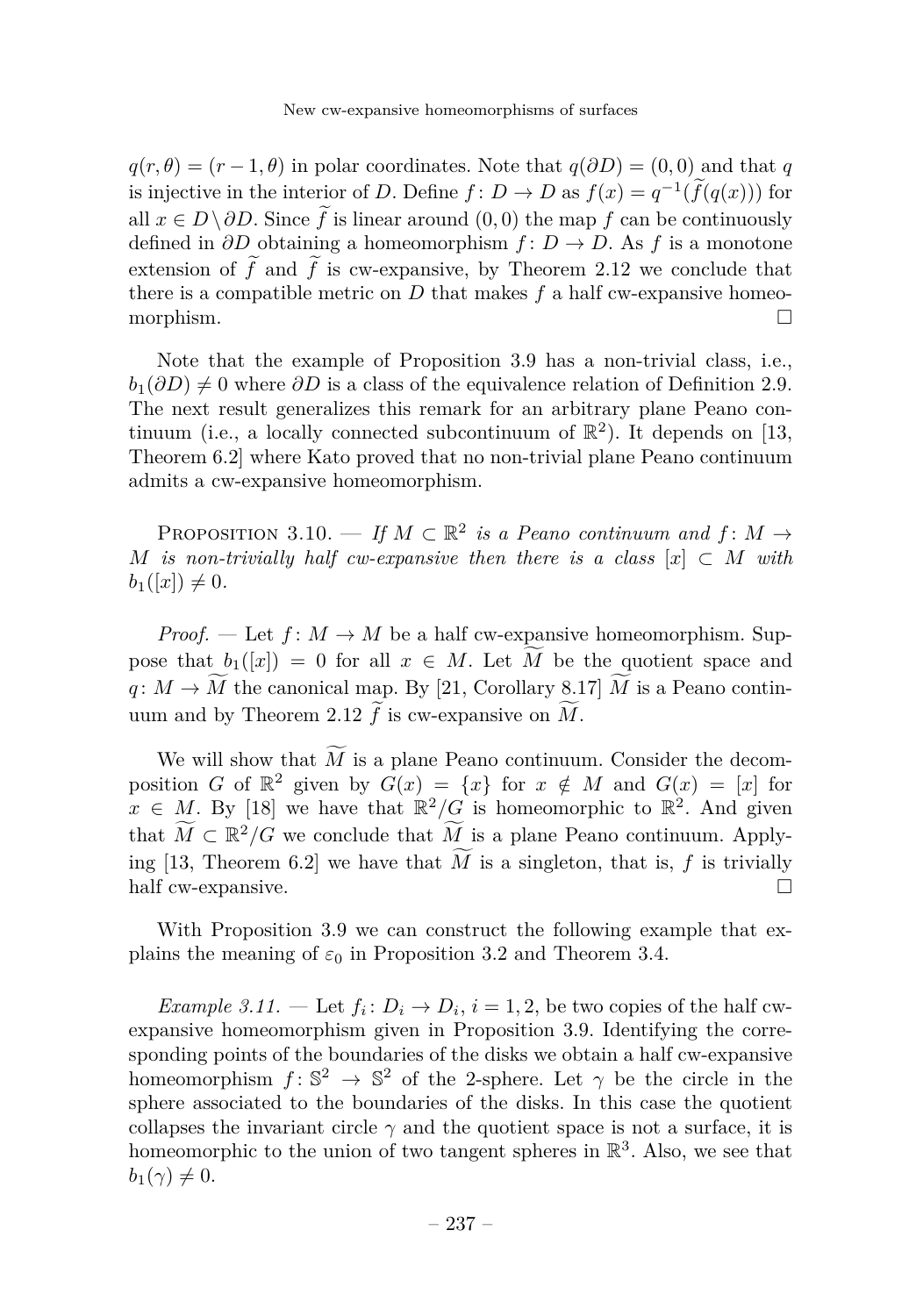#### **4. Examples with infinitely many fixed points.**

<span id="page-18-0"></span>In this section by means of a series of steps, named constructions, Theorem [D](#page-5-1) is proved. To this end we will perform a perturbation of a cw-expansive homeomorphism of a compact surface in order to obtain new examples of cw-expansive homeomorphisms with particular properties.

Given a homeomorphism  $f: M \to M$  and a closed set  $D \subseteq M$ , a *modification of f* in *D* is a homeomorphism *g* :  $M \to M$  such that  $f|_{M \setminus D} = g|_{M \setminus D}$ . Every such modification *g* is determined by a homeomorphism  $h: D \to f(D)$ such that  $h|_{\partial D} = f|_{\partial D}$  ( $h = g|_{D}$ ). In this case we sometimes refer to h itself as the modification.

*Remark 4.1.* – Note that if *g* is a modification of *f* in *D* as before then  $f(D) = g(D)$  and  $dist_{C^0}(f,g) \leq diam f(D)$ , where  $dist_{C^0}$  was defined in [\(2.1\)](#page-7-3).

We start with the area preserving linear map  $T: \mathbb{R}^2 \to \mathbb{R}^2$  given by  $T(x, y) = (\lambda x, \lambda^{-1}y)$  where  $\lambda > 1$  is fixed. This map transforms a line of equation  $y = kx$  into the line  $y = k\lambda^{-2}x$  and leaves invariant the hyperbolas  $xy = k$ .

In order to obtain examples without wandering points we will construct area preserving perturbations. For this purpose we will need the following result, where *µ* stands for the Lebesgue measure.

<span id="page-18-1"></span>THEOREM 4.2 ([\[22,](#page-26-7) Corollary 3]). — If  $D, E \subseteq \mathbb{R}^2$  are diffeomorphic *to closed rectangles,*  $\mu(D) = \mu(E)$ *, and*  $\partial S: \partial D \to \partial E$  *is a homeomorphism then there is an area preserving homeomorphism*  $S: D \to E$  *such that*  $S|_{\partial D} = \partial S$ *.* 

The example is developed in a series of constructions.

CONSTRUCTION 4.3. — *We start with a modification*  $T_0$  *of*  $T$  *as follows. Consider the following subsets*

$$
D^{+} = \{(x, y) : 1 \leq x y \leq 2, \lambda^{-1} x \leq y \leq \lambda^{3} x\}, \qquad E^{+} = T(D^{+}),
$$
  
\n
$$
D^{-} = \{(x, y) : 1/2 \leq x y \leq 1, \lambda^{-1} x \leq y \leq \lambda^{3} x\}, \qquad E^{-} = T(D^{-}),
$$
  
\n
$$
l_{D} = \{(x, y) : xy = 1, \lambda^{-1} x \leq y \leq \lambda^{3} x\}, \qquad l_{E} = T(l_{D}),
$$
  
\n
$$
D = D^{+} \cup D^{-}, \qquad E = T(D) = E^{+} \cup E^{-}.
$$

*Let p and q be the endpoints of the arc l<sup>D</sup> as in Figure [4.1.](#page-19-0)*

*Note that*  $u = (1, 1) \in l_D \cap l_E$ . Let  $h: l_D \to l_E$  be a homeomorphism *such that*  $h(p) = T(p)$ ,  $h(q) = T(q)$  *and*  $h(u) = u$ *. Now consider the map*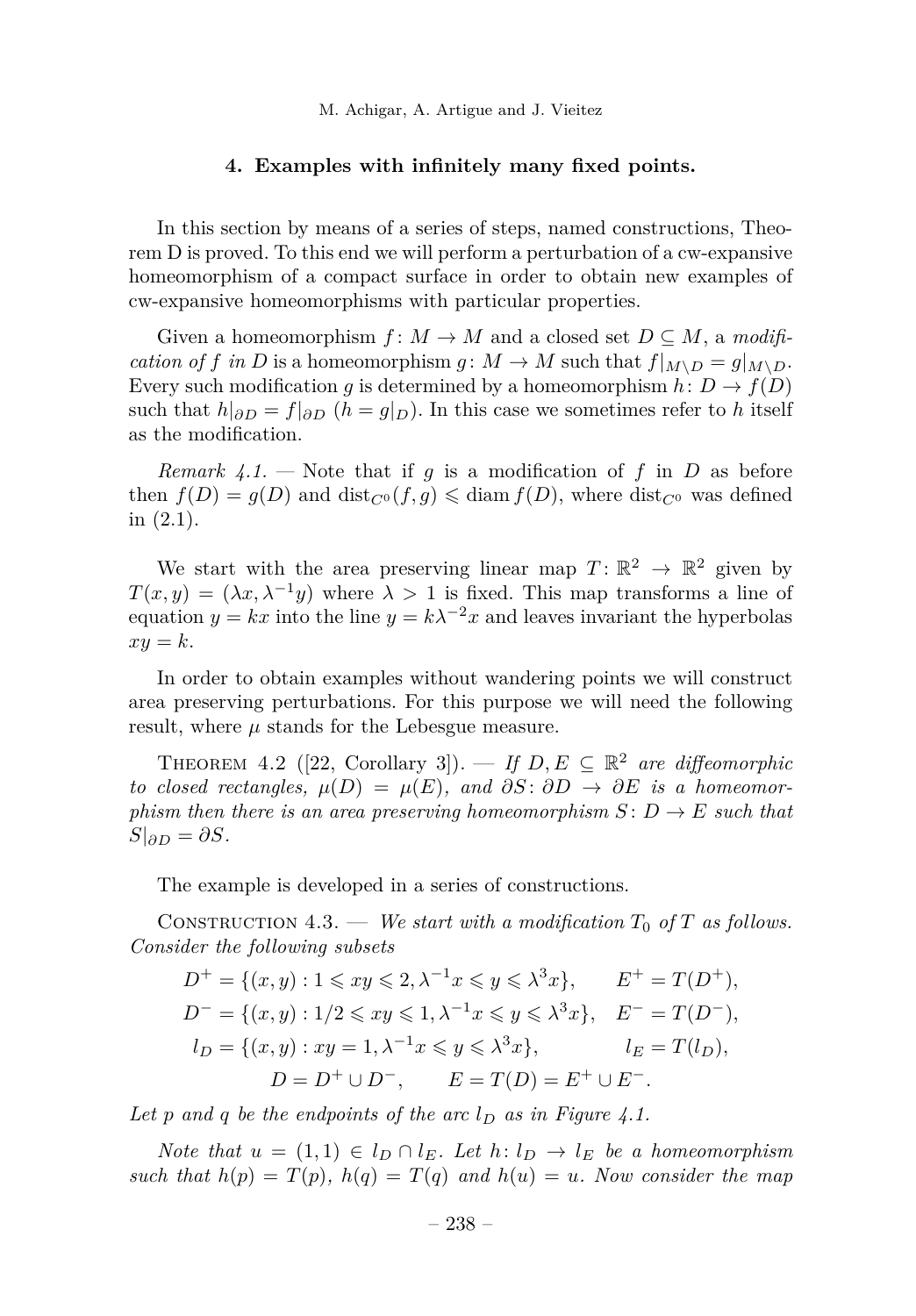New cw-expansive homeomorphisms of surfaces



<span id="page-19-0"></span>Figure 4.1. Construction of *T*<sup>0</sup>

 $\partial T^+$ :  $\partial D^+$  →  $\partial E^+$  given by  $\partial T^+|_{\partial D^+ \setminus l_D} = T|_{\partial D^+ \setminus l_D}$  and  $\partial T^+|_{l_D} = h$ *. As ∂T*<sup>+</sup> *is a homeomorphism, D*<sup>+</sup> *and E*<sup>+</sup> *are diffeomorphic to rectangles and*  $\mu(D^+) = \mu(E^+)$ , by Theorem [4.2](#page-18-1) we can extend  $\partial T^+$  to an area preserving *homeomorphism*  $T^+$ :  $D^+ \to E^+$ . Analogously, we can find an area preserv*ing homeomorphism*  $T^-: D^- \to E^-$  *such that*  $T^-|_{\partial D^- \setminus l_D} = T|_{\partial D^- \setminus l_D}$  *and*  $T^{-}|_{l}$  = *h.* As  $T^{+}$  *and*  $T^{-}$  *coincide (with h*) *in*  $l$ <sub>*D*</sub> *we have an area preserving homeomorphism*  $T_0: D \to E$  *given by*  $T_0|_{D^+} = T^+$  *and*  $T_0|_{D^-} = T^-$ . *The map*  $T_0$  *has*  $u \in \text{int } D$  *as a fixed point. Besides, as*  $T_0|_{\partial D} = T|_{\partial D}$  *we can define a modification of T in D, replacing T by T*<sup>0</sup> *on D. This modification will have*  $u$  *as a fixed point and will be area preserving because*  $T_0$  *and*  $T$  *are.* 

CONSTRUCTION 4.4. — *We will define a family of modifications*  $T_n$ ,  $n \in$ N. For  $n \in \mathbb{N}$  let  $M_n$ :  $\mathbb{R}^2$  →  $\mathbb{R}^2$  the homothetic transformation  $M_n(v)$  =  $v/2^n$ ,  $D_n = M_n(D)$ ,  $E_n = M_n(E)$  and  $T_n = M_n \circ T_0 \circ M_n^{-1}$ . Note that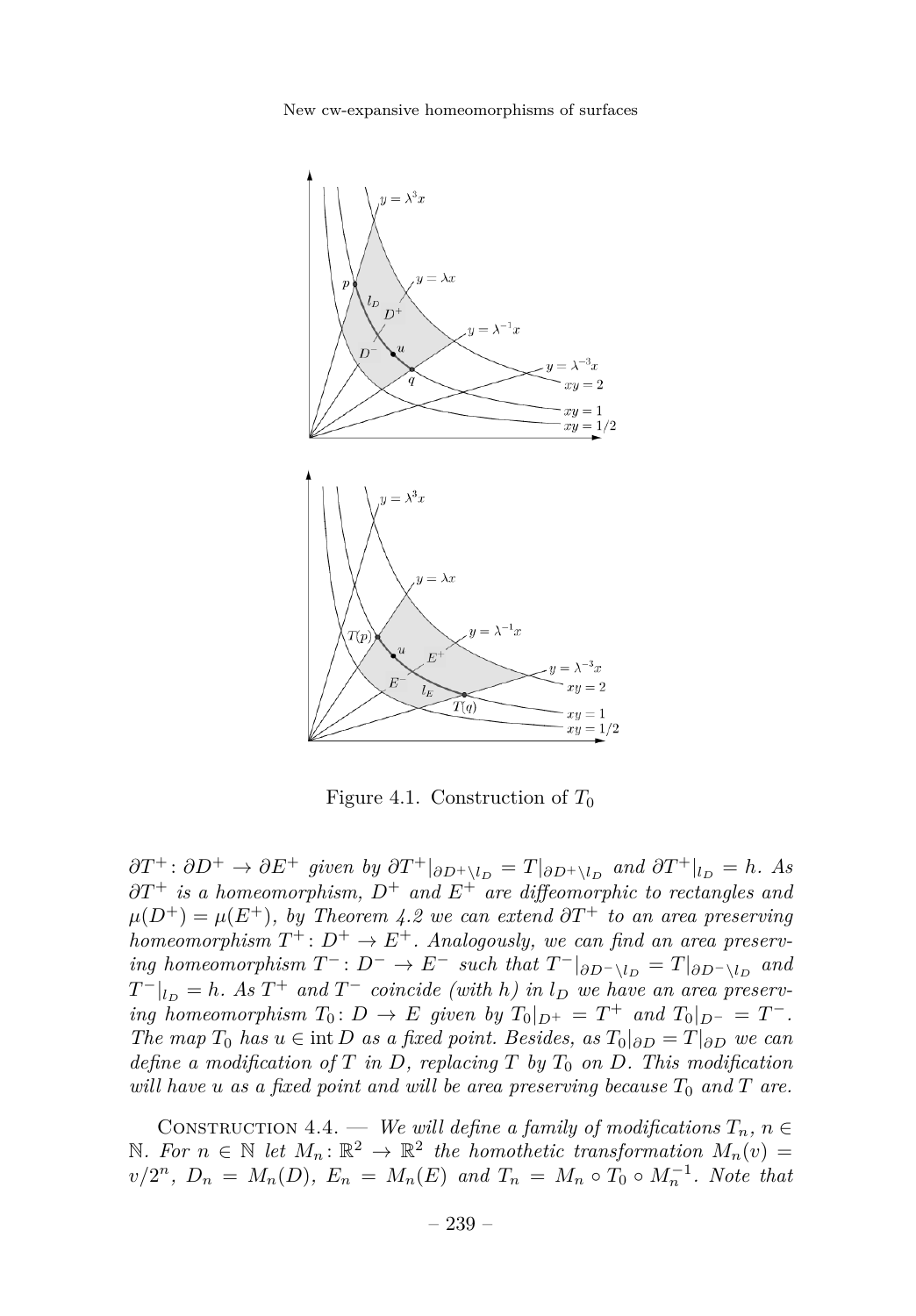$M_n$  *leaves invariant the lines*  $y = kx$  *and takes a hyperbola*  $xy = k$  *to*  $xy = k/4^n$ . It can be easily checked that  $T_n: D_n \to E_n$  is an area preserving *homeomorphism with a fixed point*  $u_n = (2^{-n}, 2^{-n}) \in \text{int } D_n$ , that  $E_n =$  $T(D_n)$  *and that*  $T_n|_{\partial D_n} = T|_{\partial D_n}$ . Then each  $T_n$  gives a modification of  $T$ .

Notice that if  $n \neq m$  in the previous construction then int  $E_n \cap \text{int } E_m =$  $\emptyset$ , so that we can make the modifications  $T_n$  simultaneously. In fact we want to perform all the modifications  $T_n$  for  $n \geq n_0$  simultaneously, with  $n_0 \in \mathbb{N}$ to be chosen later.

<span id="page-20-0"></span>CONSTRUCTION 4.5. — *Given*  $n_0 \in \mathbb{N}$  and  $n \geq n_0$ , define  $\widetilde{T}_n$  as  $T$  with *the modifications*  $T_{n_0}, \ldots, T_n$ , and define  $T$  as  $T$  with all the modifications  $T_n$  *for*  $n \geq n_0$ *.* 

Clearly all the maps  $\tilde{T}_n$  of the previous construction are area preserving homeomorphisms.

LEMMA 4.6. — *The map*  $\widetilde{T}$  *is an area preserving homeomorphism.* 

*Proof.* — First note that  $\widetilde{T}_n$  converges to  $\widetilde{T}$  pointwise, and that  $\widetilde{T}$  is bijective. For all  $n > n_0$  we have

$$
\text{dist}_{C^0}(\widetilde{T}_{n-1}, \widetilde{T}_n) = \text{dist}_{C^0}(T|_{D_n}, T_n) \leq \text{diam}\, E_n = 2^{-n}\,\text{diam}\, E_0,
$$

from which we conclude that  $T_n$  converges uniformly to  $T$ , and  $T$  is continuous. A similar argument applied to the inverses of all these maps shows that in fact  $\widetilde{T}$  is a homeomorphism. Finally, for any measurable subset  $A \subseteq \bigcup_{n \geq n_0} D_n$  we have  $T(A) \subseteq \bigcup_{n \geq n_0} E_n$ , then

$$
\mu(\widetilde{T}(A)) = \sum_{n \ge n_0} \mu(\widetilde{T}(A) \cap E_n) = \sum_{n \ge n_0} \mu(\widetilde{T}(A \cap D_n))
$$
  
= 
$$
\sum_{n \ge n_0} \mu(T_n(A \cap D_n)) = \sum_{n \ge n_0} \mu(A \cap D_n) = \mu(A).
$$

As  $\widetilde{T}$  equals *T* outside  $\bigcup_{n \geq n_0} D_n$ , we see that  $\widetilde{T}$  is area preserving.

Clearly  $\widetilde{T}$  has infinitely many fixed points, at least the  $u_n$ ,  $n \geq n_0$ . Besides, as the hyperbolas  $H_n$ :  $xy = 2/4^n$  do not meet int  $D_m$  for all  $n, m \in \mathbb{N}$ , we see that  $\tilde{T} = T$  on these hyperbolas.

<span id="page-20-1"></span>CONSTRUCTION 4.7. — *Given an open neighborhood*  $V$  *of the origin in*  $\mathbb{R}^2$ , let  $\xi > 0$  be small enough such that if  $K = [-\xi, \xi]^2$  then  $K \subseteq V$  and  $T(K) \subseteq V$ . Let  $L = [-\xi/2, \xi/2]^2$  and suppose that another neighborhood *W* ⊆ *L of the origin is given. Let*  $n_0 \in \mathbb{N}$  *be such that*  $D_n \cup E_n \subseteq W$  *for all*  $n \geq n_0$ , and perform the modification  $\widetilde{T}$  of  $T$  of Construction [4.5.](#page-20-0)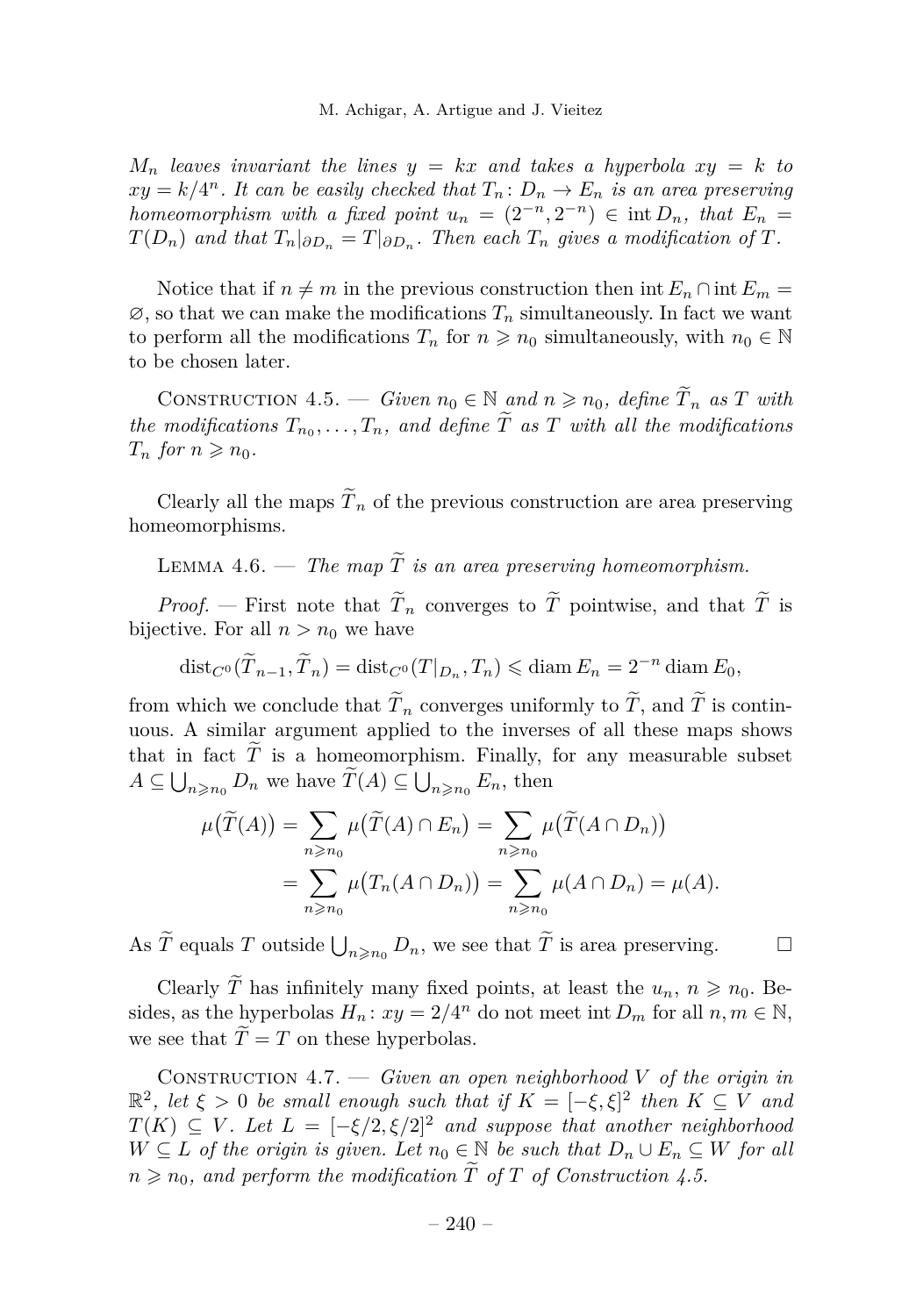<span id="page-21-0"></span>*Remark 4.8.* — Note that  $dist_{C^0}(\widetilde{T}, T) \leq \text{diam } W$ , because  $E_n \subseteq W$  for all  $n \geqslant n_0$ .

<span id="page-21-2"></span>LEMMA 4.9. — *For any continuum C* of diam  $C \le \xi/2$  *containing two different fixed points*  $u_n$  *and*  $u_m$  ( $m > n \ge n_0$ ), there exist  $N \in \mathbb{N}$  such that  $\widetilde{T}^k(C) \subseteq K \cup T(K)$  *for*  $k = 0, \ldots, N$  *and* diam  $\widetilde{T}^N(C) > \xi/2$ *.* 

*Proof.* — In fact, as diam  $C \le \xi/2$ , and  $u_n \in L$  we see that  $C \subseteq K$ . Now consider the branch  $H^+$  on the first quadrant of the hyperbola  $H_m$ :  $xy =$  $2/4^m$ . As we can see  $H^+$  separates K in two components each of which containing one of the fixed points considered. Therefore, as *C* is a connected subset of *K* containing both fixed points, we conclude that there exists a point  $w \in H^+ \cap C$ . Now, as  $T = \tilde{T}$  on  $H^+$  we see that there exists  $N' \in \mathbb{N}$ such that  $\widetilde{T}^{N'}(w) \notin K$ . Consequently there exist a first  $N \in \mathbb{N}$  such that  $\widetilde{T}^N(C) \nsubseteq K$ . Clearly for this *N* we have  $\widetilde{T}^k(C) \subseteq K \cup \widetilde{T}(K) = K \cup T(K)$ for  $k = 0, \ldots, N$ . Finally, as  $\widetilde{T}^{N}(C)$  is a closed set that meets *L* (in  $u_n$ ) and  $\mathbb{R}^2 \setminus K$  we conclude that diam  $\widetilde{T}^N(C) > \xi/2$ , because dist $(L, \mathbb{R}^2 \setminus K) =$ *ξ/*2.

Now we are ready to construct the desired example of a cw-expansive homeomorphism of a compact surface admitting infinitely many fixed points and with no wandering points.

<span id="page-21-1"></span>CONSTRUCTION 4.10. — Let  $M = \mathbb{R}^2/\mathbb{Z}^2$  be the flat torus, and  $f: M \to$ *M* the linear Anosov diffeomorphism given by the matrix  $\begin{bmatrix} 2 & 1 \\ 1 & 1 \end{bmatrix}$ . Let U be *an open neighborhood in M of the fixed point of f and assume that there is an isometric and area preserving local chart*  $\varphi: V \to U$ *, where V is an open neighborhood of the origin in*  $\mathbb{R}^2$ . Let  $\lambda > 1$  and  $\lambda^{-1}$  the eigenvalues of f. We *can also require that*  $f \circ \varphi(x) = \varphi \circ T(x)$ *, for*  $x \in T^{-1}(V) \cap V$ *, where T is the linear map*  $T(x, y) = (\lambda x, \lambda^{-1}y)$  *considered at the beginning of this section.*  $As \varphi$  *is isometric, any modification*  $\widetilde{T}$  *of*  $T$  *on a closed subset of*  $T^{-1}(V) \cap V$ *gives a modification g of f such that,*  $dist_{C^0}(f,g) = dist_{C^0}(T,\tilde{T})$ .

*As f is an expansive homeomorphism, it is in particular cw-expansive.*  $Let \xi > 0$  *be an expansivity constant small enough to have*  $K \cup T(K) \subseteq V$  *and*  $\xi \leq \varepsilon_1$ , where *K is as in Construction* [4.7](#page-20-1) *and*  $\varepsilon_1$  *is from Corollary* [3.5.](#page-15-1) Let  $\delta > 0$  *be such that*  $B_{\delta}(f) \subseteq U$  *for the neighborhood* U *of Corollary* [3.5,](#page-15-1) and such that  $W = B_{\delta/2}((0,0)) \subseteq L$ , where L is as in Construction [4.7.](#page-20-1) With the  $V, \xi$  *and*  $W$  *chosen, perform the perturbation*  $\widetilde{T}$  *of*  $T$  *of Construction [4.7.](#page-20-1) As this perturbation is in the closed subset*  $\overline{W} \subseteq T^{-1}(V) \cap V$ , we have a *corresponding perturbation g of f of the same size*

$$
\mathrm{dist}_{C^0}(f,g) = \mathrm{dist}_{C^0}(T,\widetilde{T}) \leqslant \mathrm{diam}\, W < \delta,
$$

*where we used Remark* [4.8.](#page-21-0) *Then by the choice of*  $\delta > 0$  *we have that*  $g \in \mathcal{U}$ , so *that g is half cw-expansive with constant ξ. Consider the equivalence relation*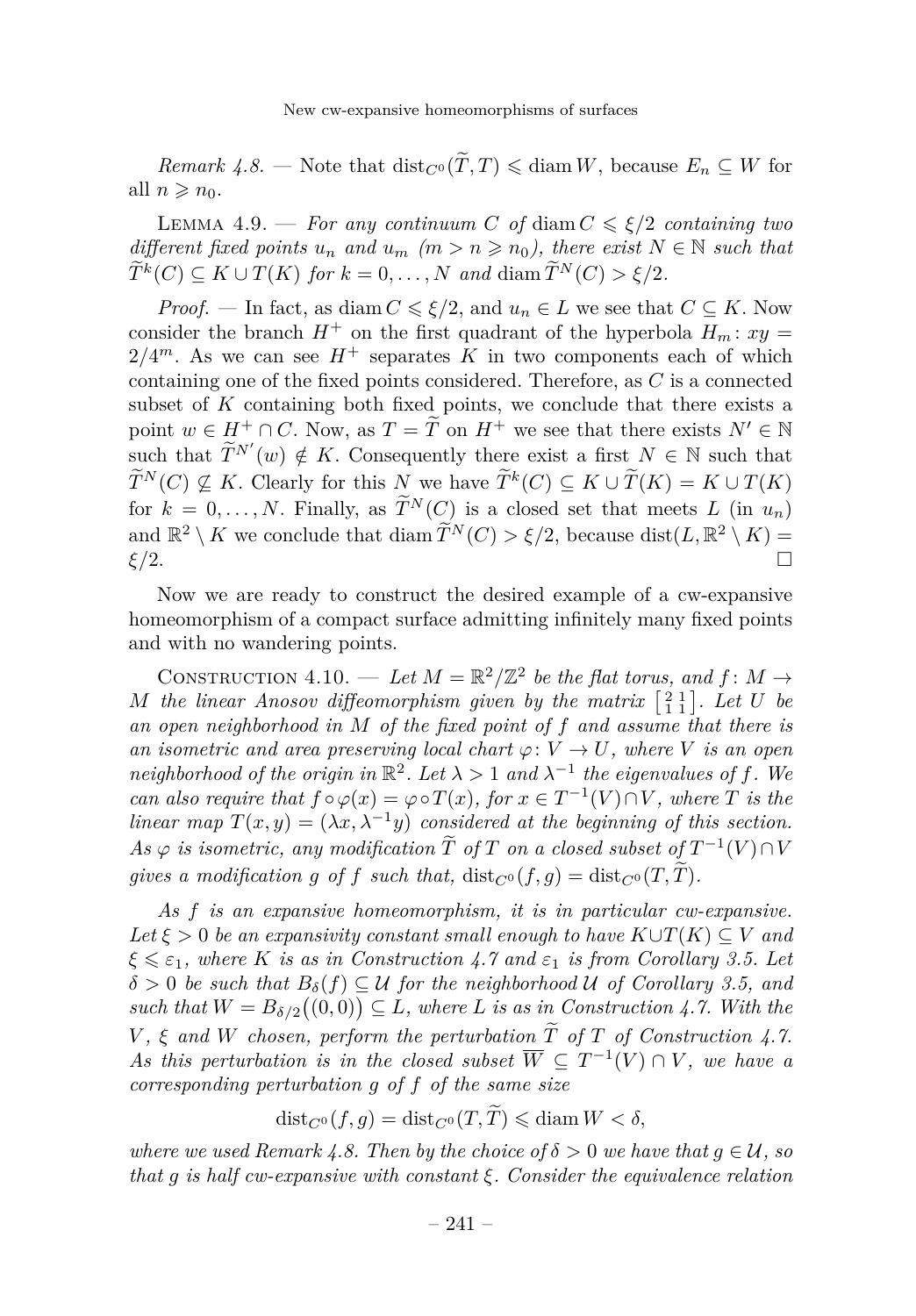$\sim$  *of Definition* [2.9](#page-9-1) *associated to g and*  $ξ$ *, and the homeomorphism*  $\tilde{g}$  *on the quotient space*  $M$ *. By Theorem [2.12](#page-11-2) we know that*  $\tilde{q}$  *is cw-expansive, and by Corollary* [3.5](#page-15-1) *we have that M is homeomorphic to M*, *a 2-torus.* 

THEOREM  $4.11.$  — *The cw-expansive homeomorphism*  $\tilde{q}$  of the 2-torus *obtained in Construction [4.10](#page-21-1) has infinitely many fixed points and empty wandering set.*

*Proof.* — On one hand, as  $\widetilde{T}: K \to T(K)$  and  $\varphi$  are area preserving, we see that  $q$  is area preserving. Then the wandering set of  $q$  is empty. Consequently the wandering set of the quotient  $\tilde{q}$  is empty. On the other hand, for  $n \geq n_0$ , where  $n_0$  is as in Construction [4.7,](#page-20-1) consider the fixed points  $p_n$  of *g* corresponding to the fixed points  $u_n$  of  $\widetilde{T}$ . We will show that different fixed points  $p_n$  and  $p_m$  of *g* are not identified by  $\sim$ , so that all this infinitely many points remains as infinitely many fixed points of  $\tilde{g}$ . In fact suppose on the contrary that  $p_n \sim p_m$  with  $m > n \geq n_0$ . Then, by the definition of  $\sim$ , there exists a continuum *C* in *M* containing  $p_n$  and  $p_m$ , such that diam  $g^k(C) \le \xi/2$  for all  $k \in \mathbb{Z}$ . Then the continuum  $C' = \varphi^{-1}(C)$  will satisfy  $u_n, u_m \in C'$  and diam  $\widetilde{T}^k(C') \leq \xi/2$ , for all  $k \in \mathbb{Z}$ , which contradicts Lemma [4.9.](#page-21-2)

*Remark 4.12. —* It is clear that with the techniques developed in this section we can perturb an arbitrary pseudo-Anosov map of an arbitrary compact surface in a neighborhood of a periodic orbit.

#### **5. Cw-expansivity with the shadowing property**

<span id="page-22-0"></span>In this section we will prove Theorem [E,](#page-6-0) i.e., that the 2-sphere admits a cw-expansive homeomorphism with the shadowing property. For the proof we develop some general results. Some of them could be well known, but as we have not found them in the literature and the proofs are short we include the details.

<span id="page-22-1"></span>LEMMA 5.1. — Let *M* and *N* be compact metric spaces and  $q: M \to N$ *a continuous and open map. Then for every ρ >* 0 *there exists ν >* 0 *such that*  $q(B_\rho(x)) \supseteq B_\nu(q(x))$  *for all*  $x \in M$ *.* 

*Proof.* — If this is not the case then there exist  $\rho > 0$  and a sequence  $(x_n)_{n\in\mathbb{N}}$  in *M* such that  $q(B_\rho(x_n)) \not\supseteq B_{1/n}(q(x_n))$  for all  $n \in \mathbb{N}$ . As *M* is compact we may assume that  $x_n \to x \in M$ . Then  $q(x_n) \to q(x)$  by the continuity of *q*. Let  $U = q(B_{\rho/2}(x))$  which is open in *N* because *q* is an open map. Thus *U* contains a neighborhood  $B_\delta(q(x))$  for some  $\delta > 0$ . Let *n*<sub>0</sub> be such that  $x_n \in B_{\rho/4}(x)$  and  $q(x_n) \in B_{\delta/2}(q(x))$  for all  $n \geq n_0$ . Then

 $-242-$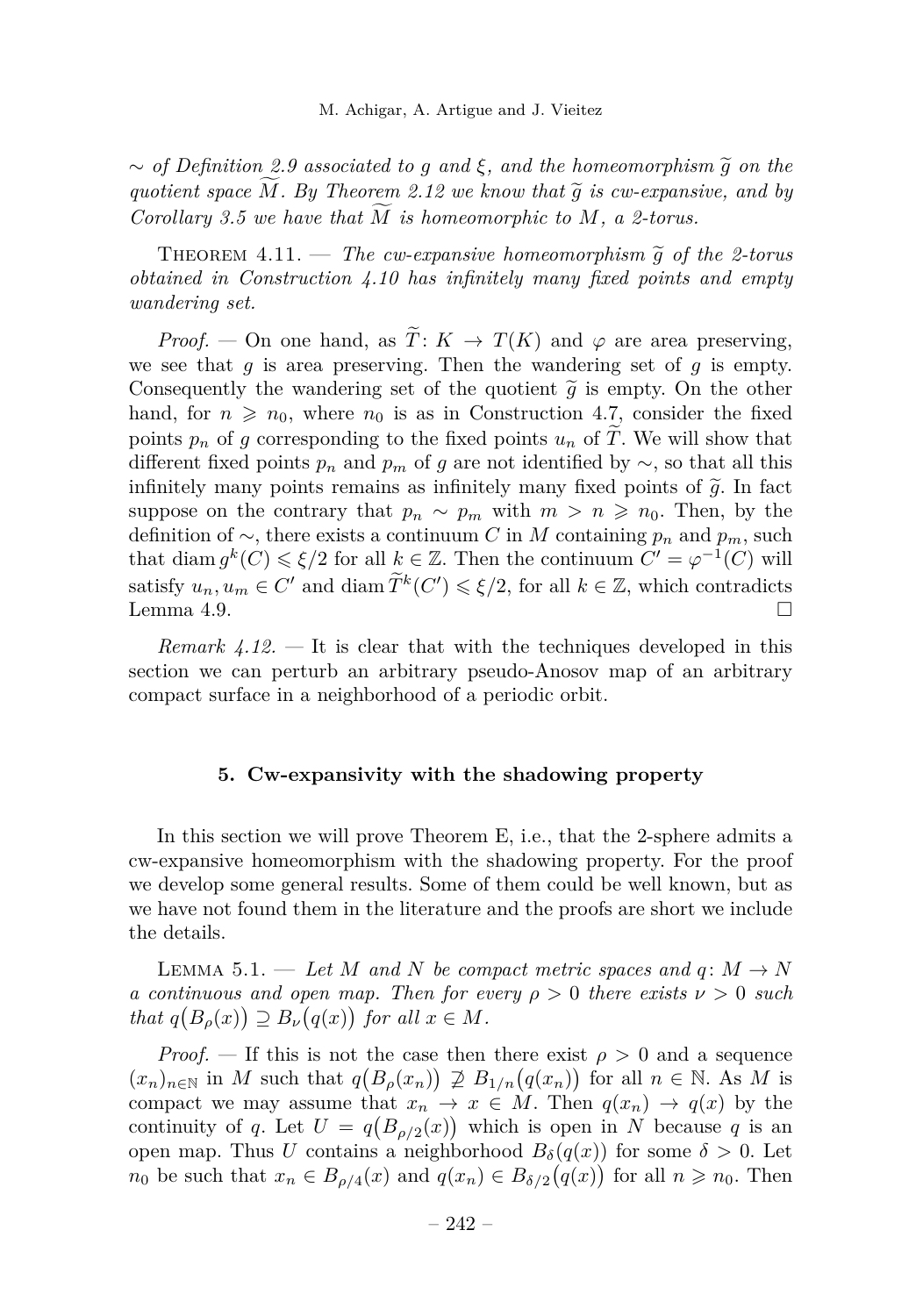$B_{\rho}(x_n) \supseteq B_{\rho/2}(x)$  and hence  $q(B_{\rho}(x_n)) \supseteq B_{\delta/4}(q(x_n))$  for every  $n \geq n_0$ , contradicting that  $q(B_\rho(x_n)) \not\supseteq B_{1/n}(q(x_n))$  for *n* large enough.

Let  $f: M \to M$  be a homeomorphism on a metric space  $(M, dist)$ . Given  $\delta > 0$ , a bi-infinite sequence  $(x_n)_{n \in \mathbb{Z}}$  in M is a  $\delta$ -pseudo orbit if dist $(f(x_n), y_{n+1}) < \delta$  for all  $n \in \mathbb{Z}$ . If  $(x_n)_{n \in \mathbb{Z}}$  is a  $\delta$ -pseudo orbit and  $\varepsilon > 0$ we say that  $x \in M$  *ε*-*shadows* the pseudo orbit if  $dist(f^{n}(x), x_{n}) < \varepsilon$  for all  $n \in \mathbb{Z}$ . We say that the homeomorphism  $f: M \to M$  has the *shadowing property* if for all  $\varepsilon > 0$  there is  $\delta > 0$  such that every *δ*-pseudo orbit can be *ε*-shadowed, and in this case we say that *δ* is *shadowing constant* associated to *ε*.

<span id="page-23-1"></span>PROPOSITION 5.2. — Let M and N be compact metric spaces,  $f: M \rightarrow$ *M* and  $q: N \to N$  *homeomorphisms and*  $q: M \to N$  *a continuous and open onto map such that*  $q \circ f = q \circ q$ . If *f* has the shadowing property then *g* has *the shadowing property.*

*Proof.* — Given  $\varepsilon > 0$  let  $\varepsilon' > 0$  be such that for all  $x, y \in M$ , dist $(x, y) <$  $\varepsilon'$  implies dist $(q(x), q(y)) < \varepsilon$ . Let  $\delta' > 0$  be a shadowing constant associated to  $\varepsilon'$  for f, and apply Lemma [5.1](#page-22-1) to get  $\delta > 0$  such that  $q(\delta'(x)) \supseteq B_{\delta}(q(x))$ for all  $x \in M$ . We claim that  $\delta$  is a shadowing constant associated to  $\varepsilon$  for *g*.

Indeed, given a  $\delta$ -pseudo orbit  $(y_n)_{n \in \mathbb{Z}}$  of  $g$  we lift it to a  $\delta'$ -pseudo orbit of *f* as follows. Take  $x_0 \in M$  such that  $q(x_0) = y_0$ . As  $dist(g(y_0), y_1) < \delta$ and  $q(f(x_0)) = g(y_0)$ , by the choice of  $\delta$  we can find  $x_1 \in B_{\delta'}(f(x_0))$  such that  $q(x_1) = y_1$ . Doing this inductively we see that we can lift the positive *δ*-pseudo orbit  $(y_n)_{n\geqslant 0}$  to a positive a *δ*'-pseudo orbit. A similar argument permits us to lift the negative *δ*-pseudo orbit  $(y_n)_{n\leq 0}$ , and so the entire *δ*pseudo orbit. By the choice of  $\delta'$  there exists  $x \in M$  that  $\varepsilon'$ -shadows the lifted  $\delta'$ -pseudo orbit. Finally, by the choice of  $\varepsilon'$  we conclude that  $y = q(x)$ *ε*-shadows the initially given *δ*-pseudo orbit.  $\Box$ 

<span id="page-23-0"></span>LEMMA 5.3. — Let M and N be compact metric spaces and  $q: M \to N$ *a continuous and open map. Then for every non trivial continuum*  $C \subseteq N$ *there exists a non trivial subcontinuum of*  $q^{-1}(C)$ *.* 

*Proof.* — Suppose on the contrary that  $D = q^{-1}(C)$  is a totally disconnected set. Take  $x, y \in D$  such that  $q(x) \neq q(y)$ . By continuity of *q* there exists a neighborhood  $V \subseteq D$  of x relative to D such that  $q(y) \notin q(V)$ . As *D* is totally disconnected we may assume that *V* is open and closed relative to *D*. Then  $V = V_1 \cap D = V_2 \cap D$  for some open set  $V_1 \subseteq M$  and some closed set  $V_2 \subseteq M$ . Therefore,  $q(V) = q(V_1) \cap C = q(V_2) \cap C$  is open and closed relative to *C*, because *q* is a continuous and open map. As  $x \in q(V)$ and  $y \notin q(V)$  we conclude that *C* is not connected, a contradiction.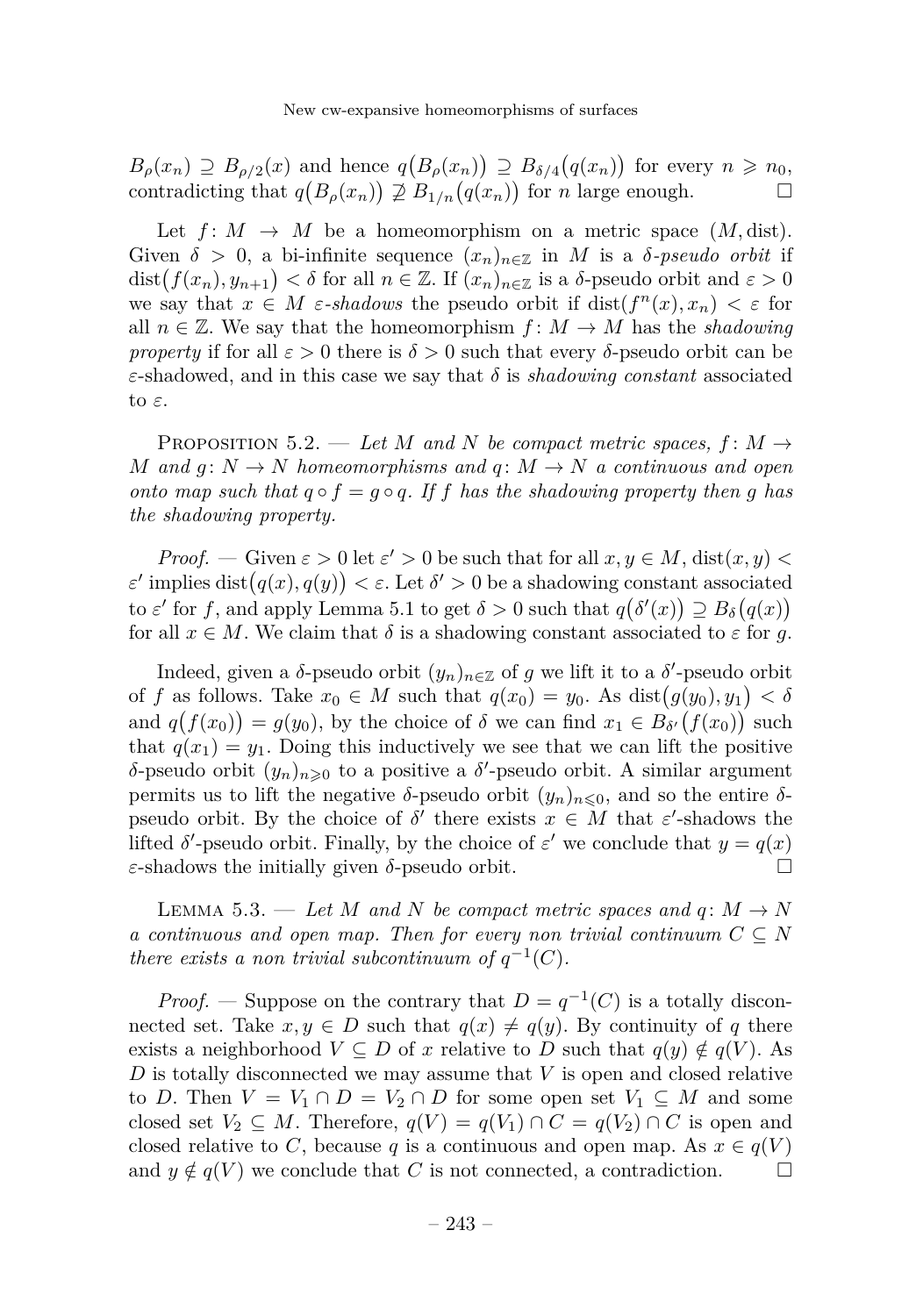<span id="page-24-1"></span>PROPOSITION 5.4. — Let M and N compact metric spaces,  $f: M \to M$ *and*  $g: N \to N$  *homeomorphisms and*  $g: M \to N$  *a continuous and open onto map such that*  $q \circ f = g \circ q$ *, and with the property that*  $q^{-1}(y)$  *is totally disconnected for all*  $y \in N$ *. If f is cw-expansive then q is cw-expansive.* 

*Proof.* — Let  $\xi > 0$  be a cw-expansivity constant for f. Suppose that g is not cw-expansive. Then for all  $k \in \mathbb{N}$  there exist a non trivial continuum *C*<sup> $'$ </sup><sub>*k*</sub> ⊆ *N* such that diam  $g^n(C'_k)$  < 1/*k* for all *n* ∈ ℤ. By Lemma [5.3,](#page-23-0) for each  $k \in \mathbb{N}$  there exists a non trivial connected component  $D'_k \subseteq M$  of  $q^{-1}(C'_k)$ . Then, as *f* is cw-expansive, there exists  $n_k \in \mathbb{Z}$  such that diam  $f^{n_k}(D'_k) \geqslant$ *ξ* for all  $k \in \mathbb{N}$ . Let  $D_k = f^{n_k}(D'_k)$  and  $C_k = g^{n_k}(C'_k)$  for  $k \in \mathbb{N}$ . We have that diam  $D_k \ge \xi$ ,  $q(D_k) = C_k$  and diam  $C_k < 1/k$ , for all  $k \in \mathbb{N}$ . Taking a subsequence we have that  $D_{k_m} \to D$  with respect to the Hausdorff metric, where *D* is a continuum which will satisfy diam  $D \geq \xi$ . Hence, as *q* is continuous and diam  $C_{m_k}$  <  $1/m_k$  we see that  $q(D) = y$ , for some  $y \in N$ . This is a contradiction since by hypothesis  $q^{-1}(y)$  must be totally disconnected.

Let  $\mathbb{S}^2$  be the 2-sphere obtained as the quotient of the 2-torus  $\mathbb{T}^2 = \mathbb{R}^2/\mathbb{Z}^2$ by the map  $T(x, y) = (-x, -y)$ , and  $q: \mathbb{T}^2 \to \mathbb{S}^2$  the canonical map. Let  $f: \mathbb{T}^2 \to \mathbb{T}^2$  the linear Anosov diffeomorphism given by the matrix  $\begin{bmatrix} 2 & 1 \\ 1 & 1 \end{bmatrix}$ , and  $g: \mathbb{S}^2 \to \mathbb{S}^2$  the induced homeomorphism. More details of this construction can be found in [\[26,](#page-26-4) Example 1, p. 140].

<span id="page-24-0"></span>THEOREM 5.5. — The homeomorphism  $g: \mathbb{S}^2 \to \mathbb{S}^2$  is cw-expansive and *has the shadowing property.*

*Proof.* — Observe that the canonical map  $q: \mathbb{T}^2 \to \mathbb{S}^2$  is open. Then, as *f* has the shadowing property, by Proposition [5.2,](#page-23-1) *g* has the shadowing property. On the other hand, as *f* is expansive, and *q* is a finite-to-1 map (in fact, each point has at most two preimages), we can apply Proposition [5.4](#page-24-1) and conclude that *g* is cw-expansive.

PROBLEM 5.6. — For simplicity let us say that a homeomorphism is cw-Anosov *if it is cw-expansive and has the shadowing property. Besides the map g of the sphere, there are other examples of cw-Anosov homeomorphisms, of course, Anosov diffeomorphisms. It would be interesting to classify all the cw-Anosov homeomorphisms of compact surfaces. Some natural questions arises: are there cw-Anosov homeomorphisms of the torus not being (conjugate to) Anosov? Does the genus two surface admit cw-Anosov homeomorphisms? Does local stable and unstable sets of a cw-Anosov homeomorphism define singular foliations? Are these local stable sets locally connected?*

*Remark 5.7. —* The cw-expansivity of *g* could have been deduced from [\[4,](#page-25-13) Proposition 2.2.1] where it is proved that in fact *g* is cw2-expansive, which means that there is  $\xi > 0$  such that if  $C_1, C_2 \subseteq \mathbb{S}^2$  are continua such that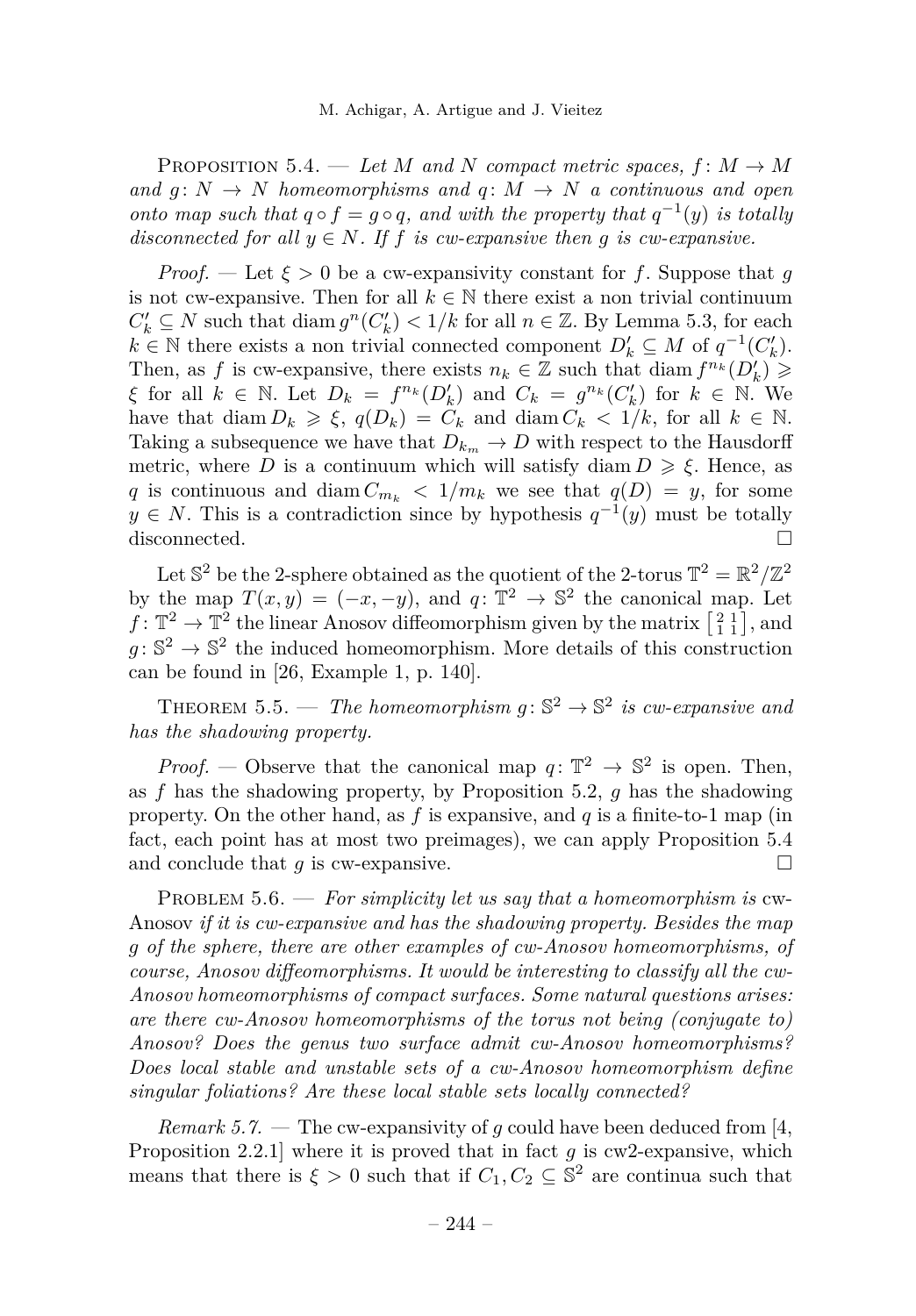diam  $g^{n}(C_1) \leq \xi$  for all  $n \geq 0$  and diam  $g^{-n}(C_2) \leq \xi$  for all  $n \geq 0$  then  $C_1 \cap C_2$  has at most two points. It is clear that cw2-expansivity implies cw-expansivity. However, we think that the proof of the cw-expansivity of *g* given in Theorem [5.5](#page-24-0) (based on Proposition [5.4\)](#page-24-1) is simpler and clearer than the proof in [\[4\]](#page-25-13).

#### **Bibliography**

- <span id="page-25-2"></span>[1] A. Artigue, "Hyper-expansive homeomorphisms", *Publ. Mat. Urug.* **14** (2013), p. 72- 77.
- <span id="page-25-15"></span>[2] ——— , "Anomalous cw-expansive surface homeomorphisms", *Discrete Contin. Dyn. Syst.* **36** (2016), no. 7, p. 3511-3518.
- <span id="page-25-14"></span>[3] ——— , "Robustly *N*-expansive surface diffeomorphisms", *Discrete Contin. Dyn. Syst.* **36** (2016), no. 5, p. 2367-2376.
- <span id="page-25-13"></span>[4] ——— , "Dendritations of surfaces", *Ergodic Theory Dyn. Syst.* **38** (2018), no. 8, p. 2860-2912.
- <span id="page-25-1"></span>[5] A. Artigue & D. Carrasco-Olivera, "A note on measure-expansive diffeomorphisms", *J. Math. Anal. Appl.* **428** (2015), no. 1, p. 713-716.
- <span id="page-25-12"></span>[6] A. Artigue, M. J. Pacifico & J. L. Vieitez, "*N*-expansive homeomorphisms on surfaces", *Commun. Contemp. Math.* **19** (2017), no. 1.
- <span id="page-25-3"></span>[7] R. Bowen, "Entropy-expansive maps", *Trans. Am. Math. Soc.* **164** (1972), p. 323- 331.
- <span id="page-25-9"></span>[8] M. Cerminara & M. Sambarino, "Stable and unstable sets of *C*<sup>0</sup> perturbations of expansive homeomorphisms of surfaces", *Nonlinearity* **12** (1999), no. 2, p. 321-332.
- <span id="page-25-17"></span>[9] R. J. Daverman, *Decompositions of manifolds*, Pure and Applied Mathematics, vol. 124, Academic Press Inc., 1986, xii+317 pages.
- <span id="page-25-5"></span>[10] L. J. Díaz, T. Fisher, M. J. Pacifico & J. L. Vieitez, "Entropy-expansiveness for partially hyperbolic diffeomorphisms", *Discrete Contin. Dyn. Syst.* **32** (2012), no. 12, p. 4195-4207.
- <span id="page-25-10"></span>[11] A. FAKHARI & F. H. GHANE, "Perturbation of continuum-wise expansive homeomorphisms", *J. Dyn. Syst. Geom. Theor.* **3** (2005), no. 2, p. 115-120.
- <span id="page-25-6"></span>[12] K. Hiraide, "Expansive homeomorphisms of compact surfaces are pseudo-Anosov", *Osaka J. Math.* **27** (1990), no. 1, p. 117-162.
- <span id="page-25-4"></span>[13] H. Kato, "Continuum-wise expansive homeomorphisms", *Can. J. Math.* **45** (1993), no. 3, p. 576-598.
- <span id="page-25-18"></span>[14] K. Kuratowski, *Topology. Vol. II*, Academic Press Inc.; PWN-Polish Scientific Publishers, 1968, new edition, revised and augmented, translated from the French by A. Kirkor, xiv+608 pages.
- <span id="page-25-16"></span>[15] K. Lee & S. Lee, "Continuum-wise expansive homeomorphisms with shadowing", *J. Chungcheong Math. Soc.* **29** (2016), no. 1, p. 151-155.
- <span id="page-25-8"></span>[16] J. Lewowicz, "Persistence in expansive systems", *Ergodic Theory Dyn. Syst.* **3** (1983), no. 4, p. 567-578.
- <span id="page-25-7"></span>[17] ——— , "Expansive homeomorphisms of surfaces", *Bol. Soc. Bras. Mat., Nova Sér.* **20** (1989), no. 1, p. 113-133.
- <span id="page-25-11"></span>[18] R. L. Moore, "Concerning upper semi-continuous collections of continua", *Trans. Am. Math. Soc.* **27** (1925), no. 4, p. 416-428.
- <span id="page-25-0"></span>[19] C. A. Morales, "A generalization of expansivity", *Discrete Contin. Dyn. Syst.* **32** (2012), no. 1, p. 293-301.